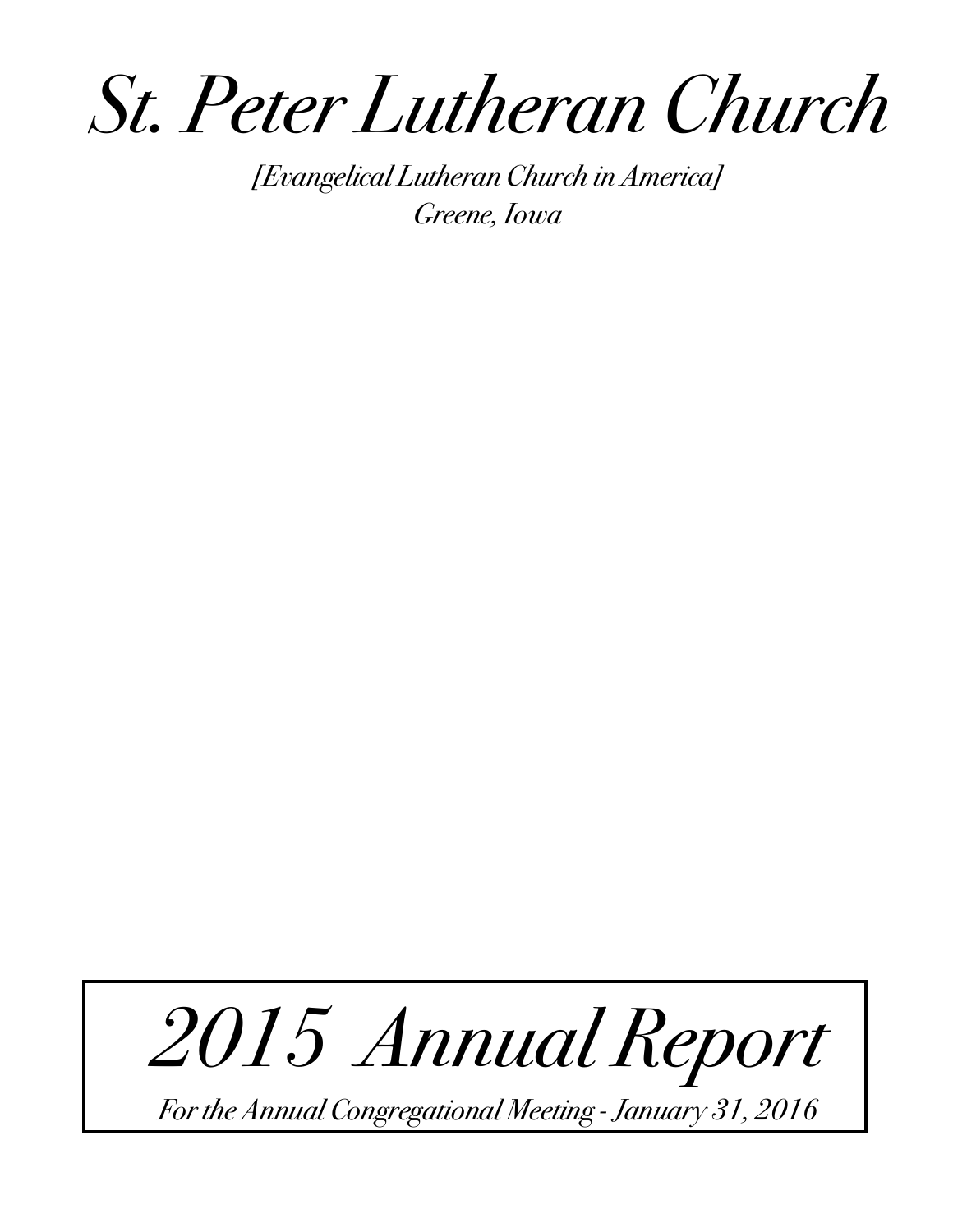# St. Peter Lutheran Church Council

**Sylvia Hawker Delores Adelmund Carrie Eiklenborg Carol Barth Jennifer Hoodjer Kelly Hoodjer Eldie Peterson Jennifer Hoodjer Maria Mathers June Vogelman Gary Schmidt Miranda Joebgen Monika Teeple Tanya Yerkes Scott Watkins Phil Wahlgren**

#### **2015 2016 2017 2018**

#### Annual Meeting Agenda

- **1. Worship is the Opening Devotions**
- **2. Nominating Committee Report**
- **3. Council Elections**
- **4. Proposed Budget**
- **5. Secretary's Report\***
- **6. Pastor's Report\***
- **7. Treasurer's Report\***
- **8. President's Report\***
- **9. Committee Reports\***
- **10. Organizations Reports\***
- **11. Open discussion**
- **12. Benediction**
- **13. Adjournment**

\* Will only be referred to during the Annual Meeting if there are questions or comments from the congregation.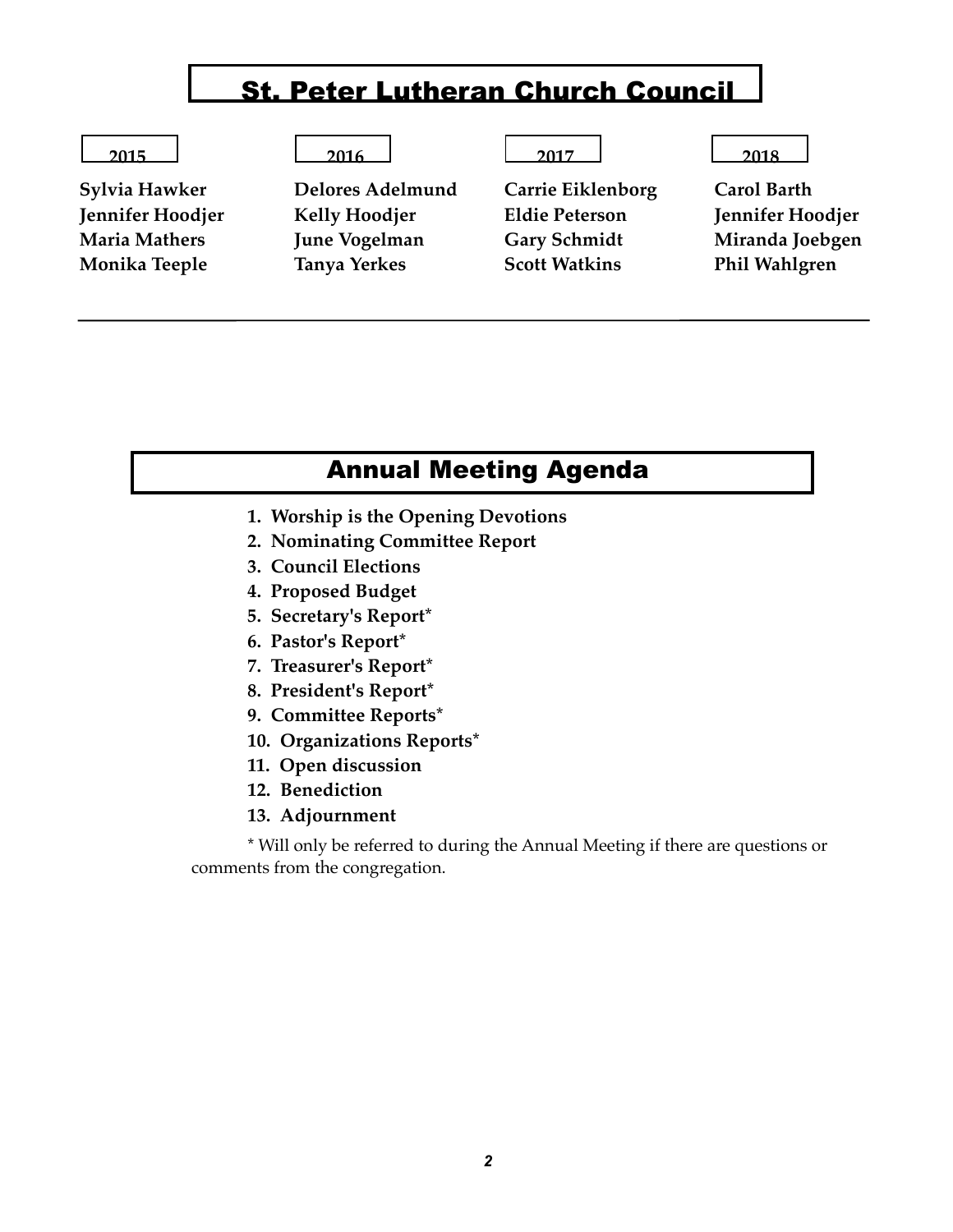### Table of Contents

|                                                | p. 22         |
|------------------------------------------------|---------------|
| Annual Meeting Minutes from 2015               | p. 11         |
|                                                | p. 14         |
|                                                | p. 15, 16     |
|                                                | p. 8          |
| Christian Education and Youth Work             | p.8           |
|                                                | p. 10         |
|                                                | p. 20         |
| <b>Junior High Ministry Treasurer's Report</b> | p. 21         |
|                                                | p. 17         |
| Luther League Treasurer's Report               | p. 18         |
|                                                | p. 19         |
| Luther League Trip Treasurer's Report          | p. 19         |
|                                                | p. 22         |
|                                                | p.4, 5        |
|                                                | p. 6          |
|                                                | p. 7          |
|                                                | p. 9          |
|                                                | p. 28         |
| Sunday School Treasurer's Report               | p. 27         |
| Sunday School Memorial Fund                    | p. 26         |
|                                                | p. 12, 13, 14 |
|                                                | p. 26         |
|                                                | p. 24, 25     |
|                                                | p. 25         |
| W.E.L.C.A Prayer Shawl/Baptismal Blankets      | p. 25         |
|                                                | p. 23         |
|                                                | p. 26         |
|                                                | p. 9          |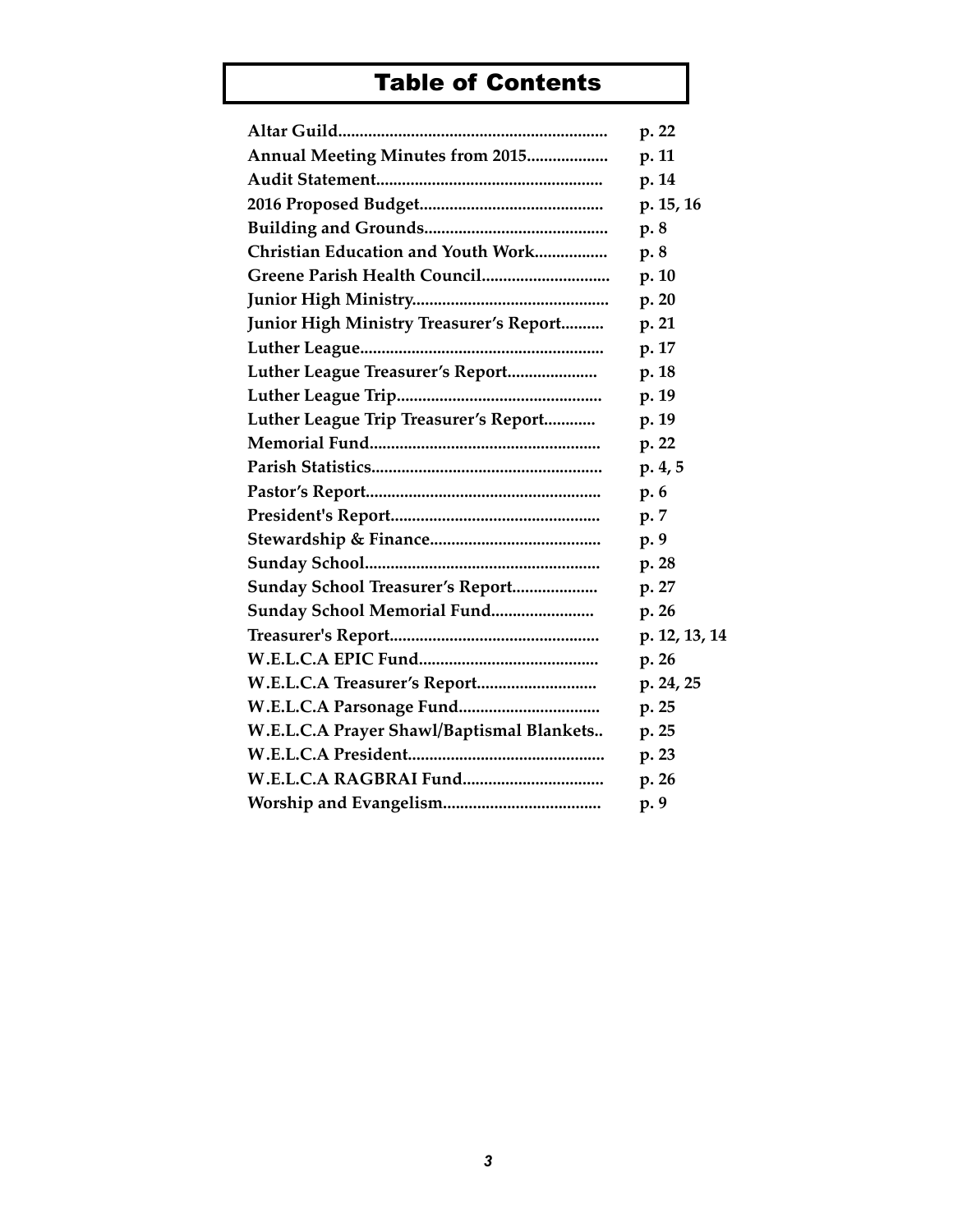# Parish Report

|                                                          | <b>Baptized</b> | Confirmed    |
|----------------------------------------------------------|-----------------|--------------|
| Membership as of December 31, 2015                       | 818             | 629          |
| <b>Members received during 2015</b>                      |                 |              |
| By Baptism: children (15 years & younger)                | 9               | $^\star$     |
| By Baptism: adults (16 years & older)                    | $\bf{0}$        | $\mathbf{0}$ |
| By affirmation of faith                                  | 0               | 0            |
| By transfer from ELCA congregations                      | 4               | 4            |
| By transfer from other Lutheran congregation             | 0               | 0            |
| From non-Lutheran congregations                          | 0               | 0            |
| <b>Statistical adjustment</b>                            | 0               | $\bf{0}$     |
| Total members received during 2015                       | 13              | 4            |
| Baptized members confirmed in during 2015                |                 | 7            |
|                                                          | 831             | 640          |
| Members removed during 2015                              |                 |              |
| By death                                                 | 12              | 12           |
| By transfer to other ELCA congregations                  | 1               | 1            |
| By transfer to other Lutheran congregations              | 0               | 0            |
| To non-Lutheran congregations                            | 1               | 1            |
| <b>Statistical Adjustment</b>                            | $\bf{0}$        | $\bf{0}$     |
| Total members removed during 2015                        | 14              | 14           |
| Membership as of December 31, 2015 - - - - - - - - - - - | 817             | 626          |

**332 members communed at least once during 2015. (2014 - 368)**

**86 communion services were held with a total of 3,473 communing. (2014 - 83 services - 3,405)**

**60 private communions were given during the year to the ill & shut-ins. (2014 - 86)**

**Average attendance at Saturday night Worship was 51. (2014 - 52)**

**Average attendance at Sunday morning Worship was 54. (2014 - 61)**

**Average attendance at Contemporary Worship was 33. (2014 - 29)**

**Average weekly worship attendance was 138. (2014 - 142)** 

**Average attendance at midweek worship was 73. (2014 - 59)**

**Christmas Eve attendance - 200. (2014 - 350)**

**Christmas Day attendance - 14. (2014 - 36)**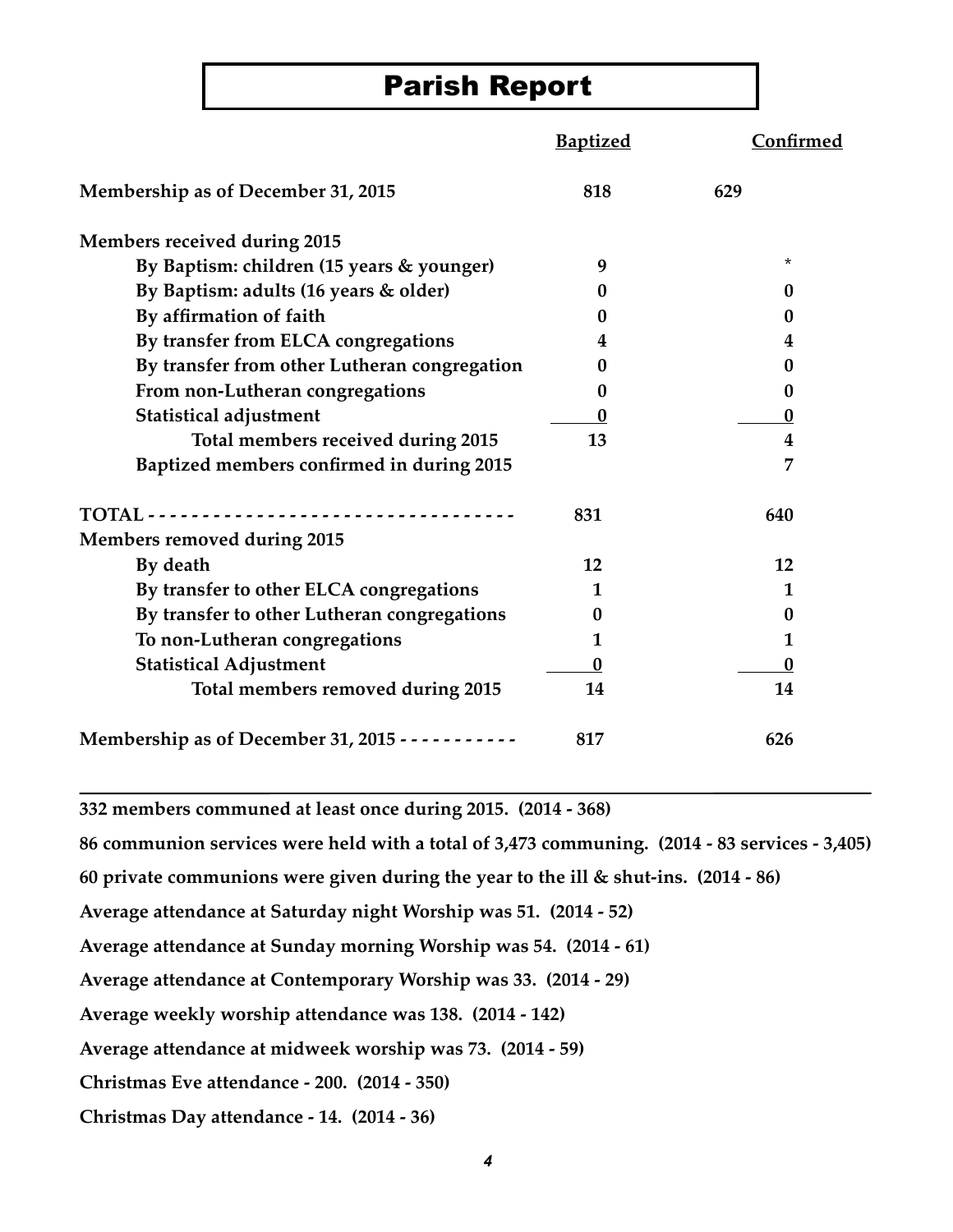# Parish Report

**Jackson George Shultz None in 2015 Chase John Eiklenborg Finn Christopher Pitzenberger Lauren Judith Hawker** Kellen Joseph Ebling **Caitlin Judith Hyman Jaydon William Landers Alexandra Christine Mathers** Kayden John Tidemanson **Alexis Marie Stirling Oakley James Ruby**  Bryce Richard Trees **Carly Lorane Schmidt Aubrey Jo Schmidt**

**BAPTISMS FIRST COMMUNION CONFIRMATIONS**

**Luke Tyler Majewski Dallas Bruns Micheal Testroet**

**MARRIAGES: BURIALS**

**Linsey Ann Chalgren Harold Erick Heeren** 

**David Kee Martzahn Marlene Kay Rust Olivia Catherine Wilwert Change Constraints David Joe Eimers** 

**Seth Emory Paul Kleinschmidt Adela Sophia Schroedermeier Galen Landers Ronald Howard Innes Lavone Jean Schroeder Lonnie William Steere Ronald Emil Steere Susan Miller Ione Margaret Hildebrand Dixie Lee Brinkman Irene Marie Landers**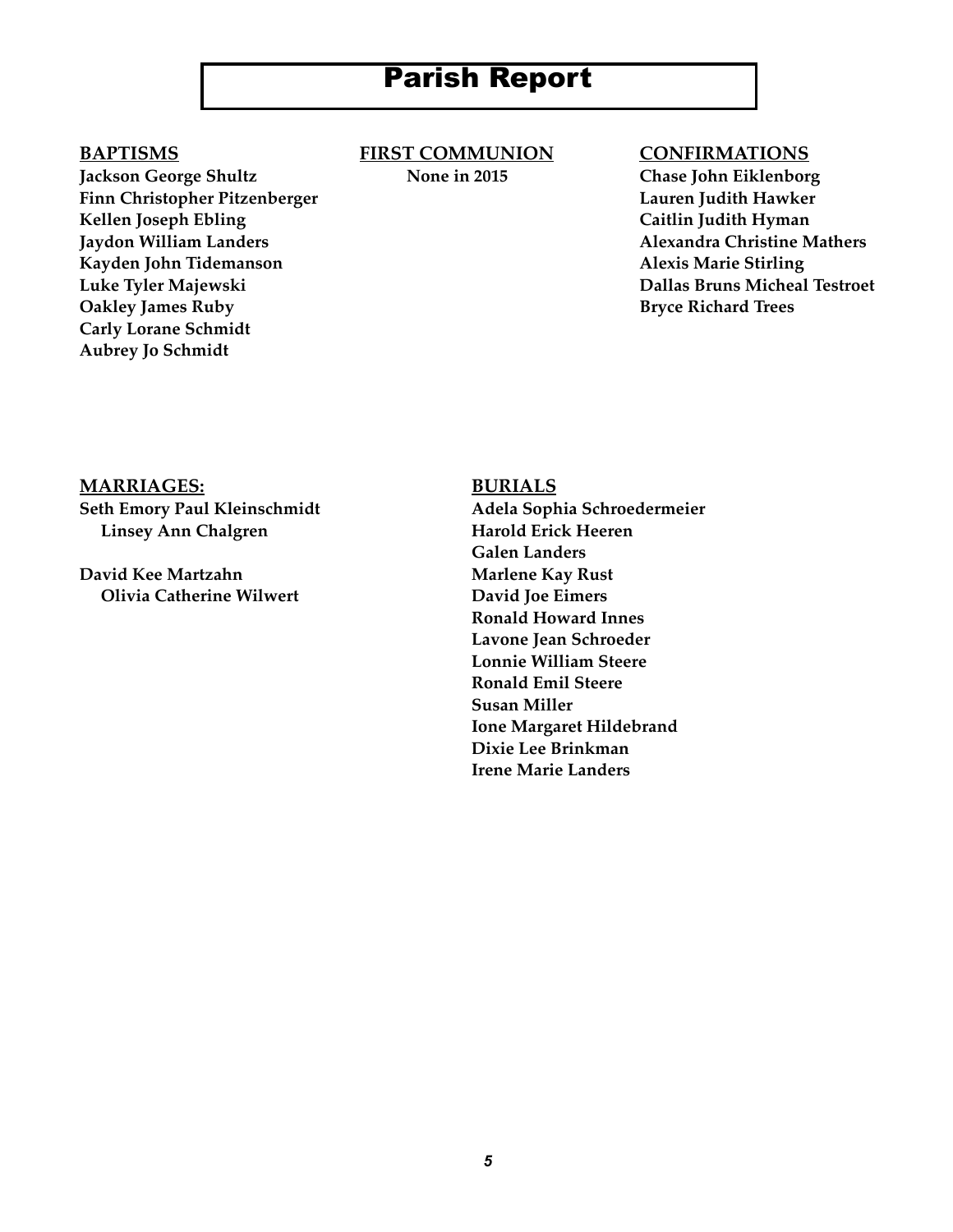### Pastor Sandberg's Report

I have only been at St. Peter for two months, but already I am thankful for your gracious support and the many ways the congregation has sought to live out its mission to proclaim Christ through worship, fellowship and service. I am grateful to those of you who have allowed me into your lives to share moments of sadness and times of great joy. It has been a good start.

But the new year of 2016 must not be more of "business as usual." Now is the time for you at St. Peter to get radically intentional about our growth in Christ. Dietrich Bonhoeffer once wrote that *"Christianity without discipleship is always Christianity without Christ."* I agree.

John Ortberg in his book*, "The Life You've Always Wanted"* draws a parallel between our life of discipleship and being invited to run an Olympic marathon. He writes:

*Right now you cannot run a marathon. More to the point, you cannot run a marathon even if you try really, really hard. Trying hard can accomplish only so much. If you are serious about seizing this change of a lifetime, you will have to enter into a life of training. You must arrange your life around certain practices that will enable you to do what you cannot do now by willpower alone. When it comes to running a marathon, you must train and not merely try.*

Such a spiritual transformation is not a matter of trying hard but of training wisely. Learning to think, feel, and act like Jesus is at least as demanding as learning to run a marathon or play the piano. I hope that you will join together in training to develop a healthy and vibrant spiritual life —a life involved in prayer, bible study, learning the art of forgiveness, and sharing the faith.

Such growth is contagious…and it is my hope that being caught by such love and joy will lead us to reach out and share the good news.

I conclude by expressing my thanks to all who have offered their gifts and talents for the benefit of Christ's church. You are many and your devotion is great. I thank you and wish God's blessings on you all.

In Christ's service

Pastor Irving L. Sandberg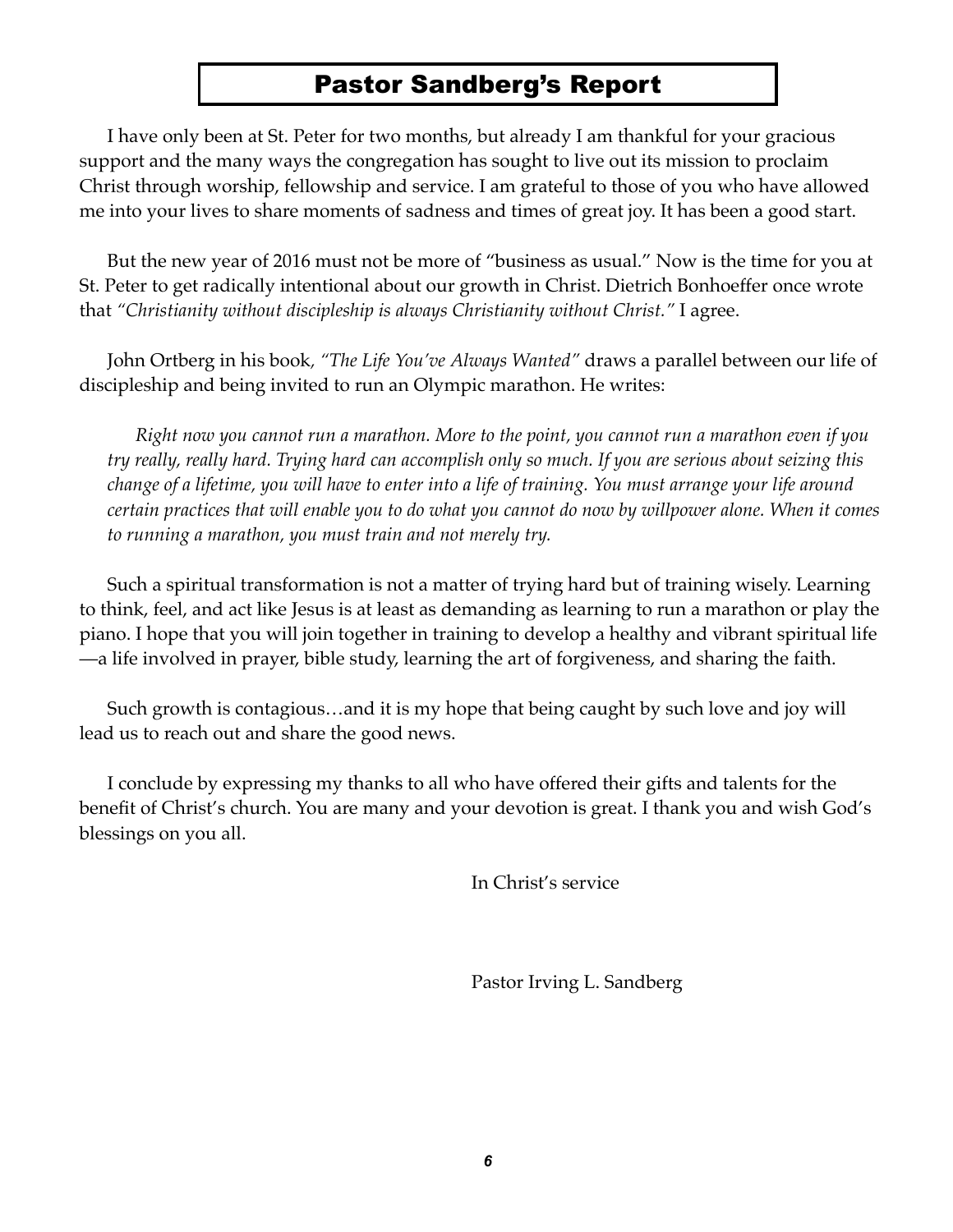# President's Report

What can I do? I am just one and my resources are small and my time is limited. Becoming active in a church expands everything that you can do. Combined will power and resources of all the members enhances everything that we can do. January was our first showing of what can be done. Dismantling the Sanctuary for new carpet, sanding the floor and painting was estimated to take 2 or 3 days but it was done in ½ of a day. The same thing happened when putting everything back, ½ a day. Many members stepped up to get the needed services attended to when Pastor Hatcher resigned.

 We are trying to expand a communion lay team that can bring communion to the members that cannot make it to a communion service. When you cannot make it to the altar, communion is brought to the pew. When you cannot make it to the pew, communion will be brought to you at your home. Of course advance notice is needed. This service is not to replace the Pastoral visit but in addition to.

 We are always looking for new ways to expand our ministry, either expanding the old ways or starting something new so your input is always needed.

> Council President Gary Schmidt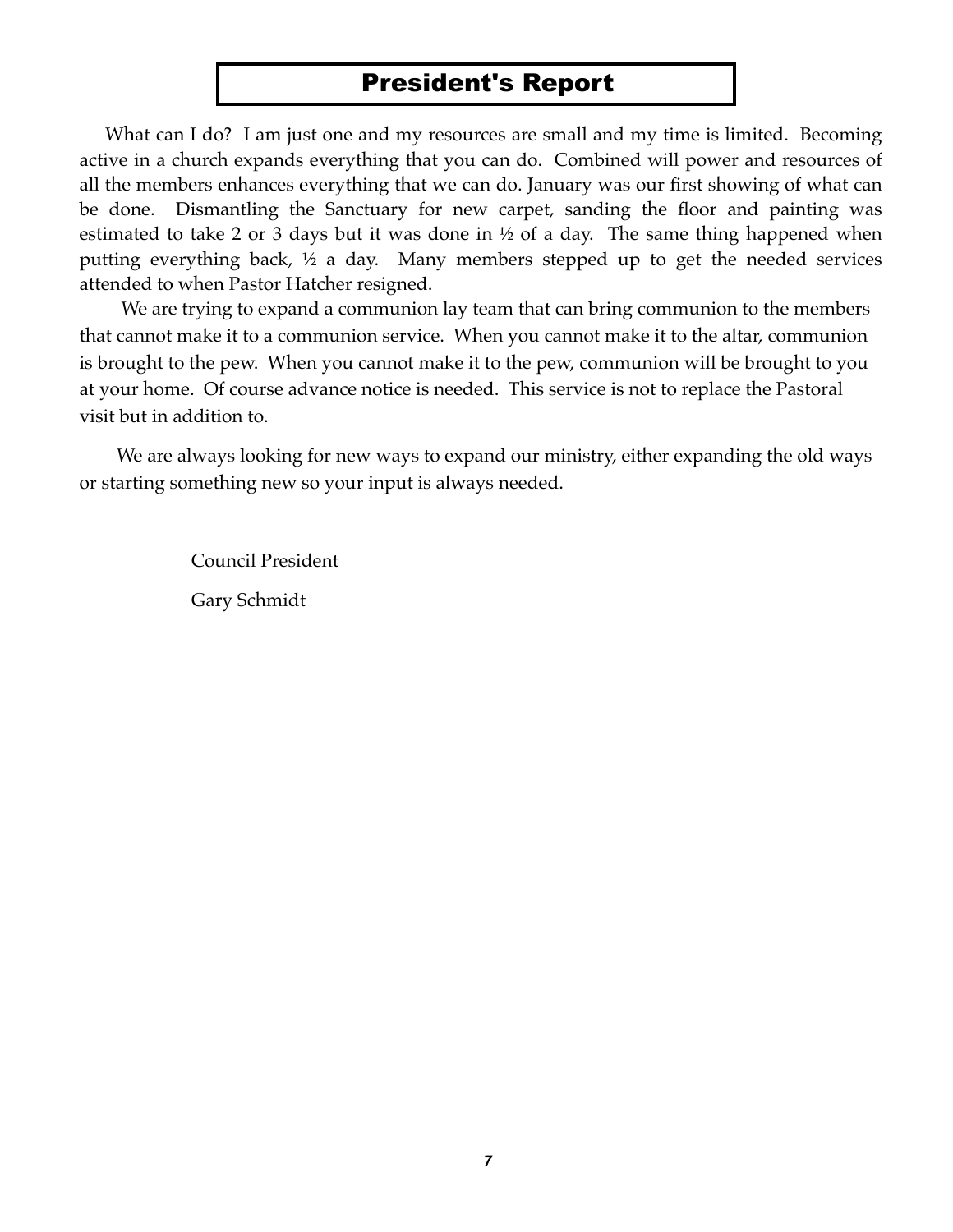### Building and Grounds Committee

Sanctuary/Church:

2 new windows installed in old basement, rest of windows will be installed in future. Renovation of sanctuary—painting, reconditioning floor, new carpeting—all completed in January, 2015. Thanks to the 20 plus people who provided hours of volunteer labor to complete that project. 4 pianos were moved to accommodate better sound—latest piano was donated by Ray Brinkman family.

Fellowship Hall:

3 new dehumidifiers purchased, new lighting installed under back canopy. Parsonage:

2 new doors and locks installed, new overhead door and floor repair to attached garage. Checklist completed after Pastor Hatcher moved for future needs. Fuel oil tank emptied by Tim Brunner. Lawn care at parsonage completed by Roland and Deanne Martzahn. New recliner for parsonage donated by Jeff and Pam Dralle. Grounds:

Delos and Delores in process of removing and replacing landscaping front of church & fellowship hall, shrubs purchased by Harold Heeren memorial. Dead tree removed by John Barth.

Future projects:

New entrance door to sanctuary Rear parking lot surfacing

Electronic sign **Electronic sign** Replace 3 doors to sanctuary/old basement Fire, smoke alarm system **IF** Handicap access to new basement

Eldie Peterson, Gary Schmidt, June Vogelman, Jeff Stirling, John Barth, Dave Iverson

# Christian Education & Youth Work Committee

Christian Education honored the Sunday School Teachers and helpers in March with treats and drinks for everyone. The teachers and helpers were presented with cross or angel garden stakes to show appreciation for all they do for the youth of St. Peter's.

We collected offering for the last two months and donated money to a local family in need and the elevator fund.

After the summer break the Christian Education Committee found teachers and helpers for the 2015-16 Sunday school year and established a calendar. Special events for this year include a hayride, whole group activities/speakers, singing in church, and presenting the Christmas program. The year has run smoothly so far and we are looking forward to 2016.

Carrie Eiklenborg, Jennifer Hoodjer, Tanya Yerkes, Pastor Hatcher, Pastor Sandberg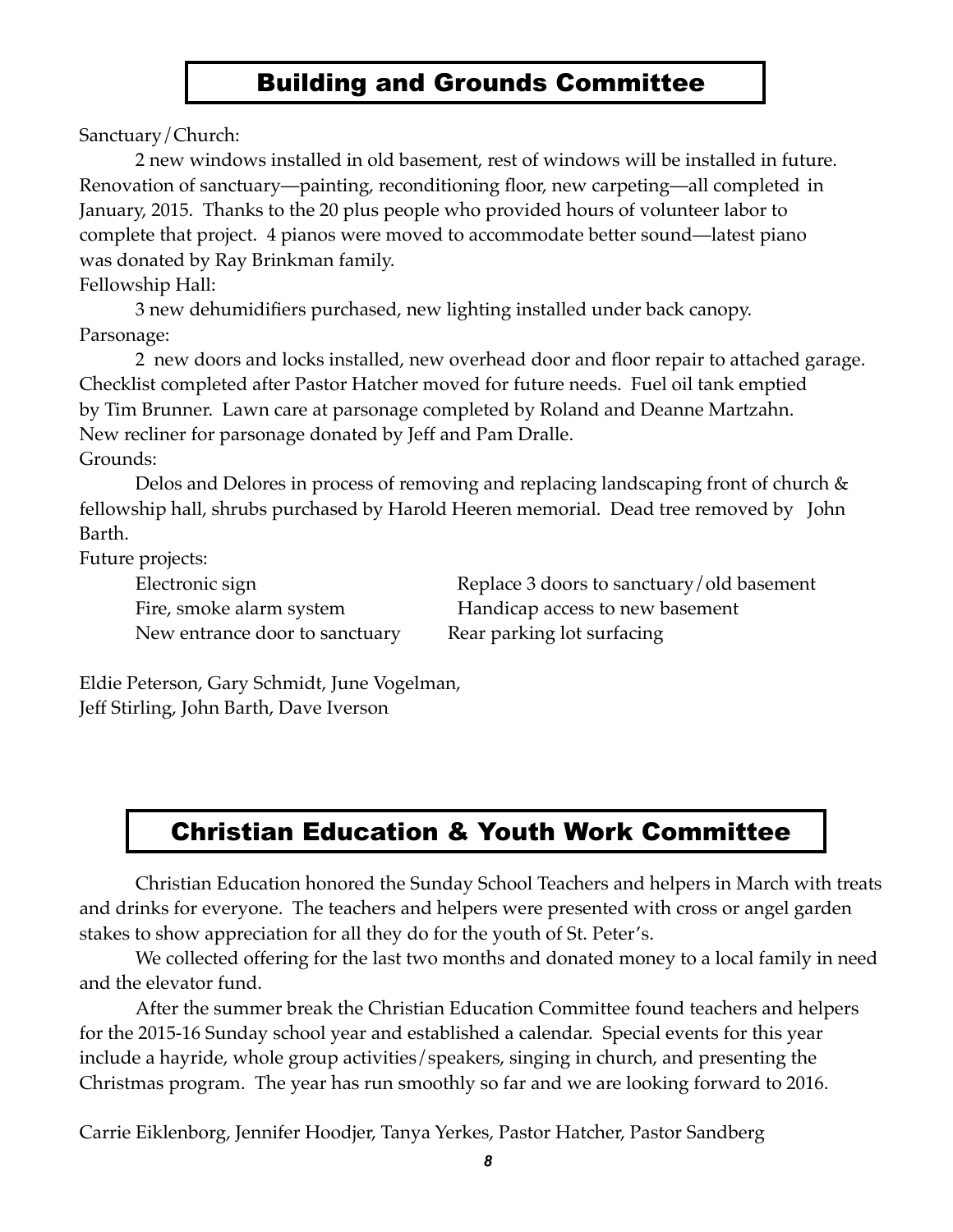#### Stewardship & Finance Committee

Stewardship in its most simple form is the practice of generosity. It's about how we use all that God has entrusted to our care including time and talent. Even more simply put, it's the act of giving what you can, but having Faith that you can afford more. The generosity of our members was displayed in 2015 in numerous ways. We not only met the financial needs of our church, but we gave back to our community and neighbors across the world through donating to the food bank, making quilts for those in need and giving to those in need at Christmas. There are certainly many more things that could be added, and numerous acts of kindness showed upon others. Through giving of ourselves, we discover great joy in Christ, and we look forward to 2016 knowing our church members will once again meet the needs of others.

As you look to the New Year, examine all the God has given to you. Choose to live generously as an expression of your faith.

Kelly Hoodjer, Scott Watkins

#### Worship and Evangelism Committee

Worship Committee meets the first Monday of each month throughout the year with the Pastor. Committee members read weekly scriptures and from those readings, we select hymns that coordinate with the lectionary and Gospel for each week. Volunteer lectors are found for each week throughout the school year; the Pastor will lector during the summer months.

 Members of the worship committee also call on prospective families who are interested in St. Peter. A small welcome gift is delivered as an expression of good will. We try to answer any concerns or questions they may have regarding our church.

 Community Lenten services are shared with the Presbyterian and Methodist/Brethren churches each year. Good Friday services include nailing our sins to the cross, which has and will continue to be a very meaningful part of our preparation for Easter. Easter services include the usual church services and also a Sunrise Service led by our Luther League, followed by a breakfast in the Fellowship Hall.

 Advent services this year were also held jointly with the Presbyterian and Methodist/ Brethren churches, preceded by Soup Suppers, hosted by the Luther League and by the involved churches.

 Christmas Eve service went very well, with the Luther League participating in the service. The weather was great and about 200 were in attendance. Pastor Sandberg handed out story blocks to the children depicting the birth of Jesus, candle lighting was part of the worship. Christmas Day service was also held with few in attendance.

Monika Teeple, Delores Adelmund, Sylvia Hawker, Jo Ann Peterson, Sandra Schuknecht.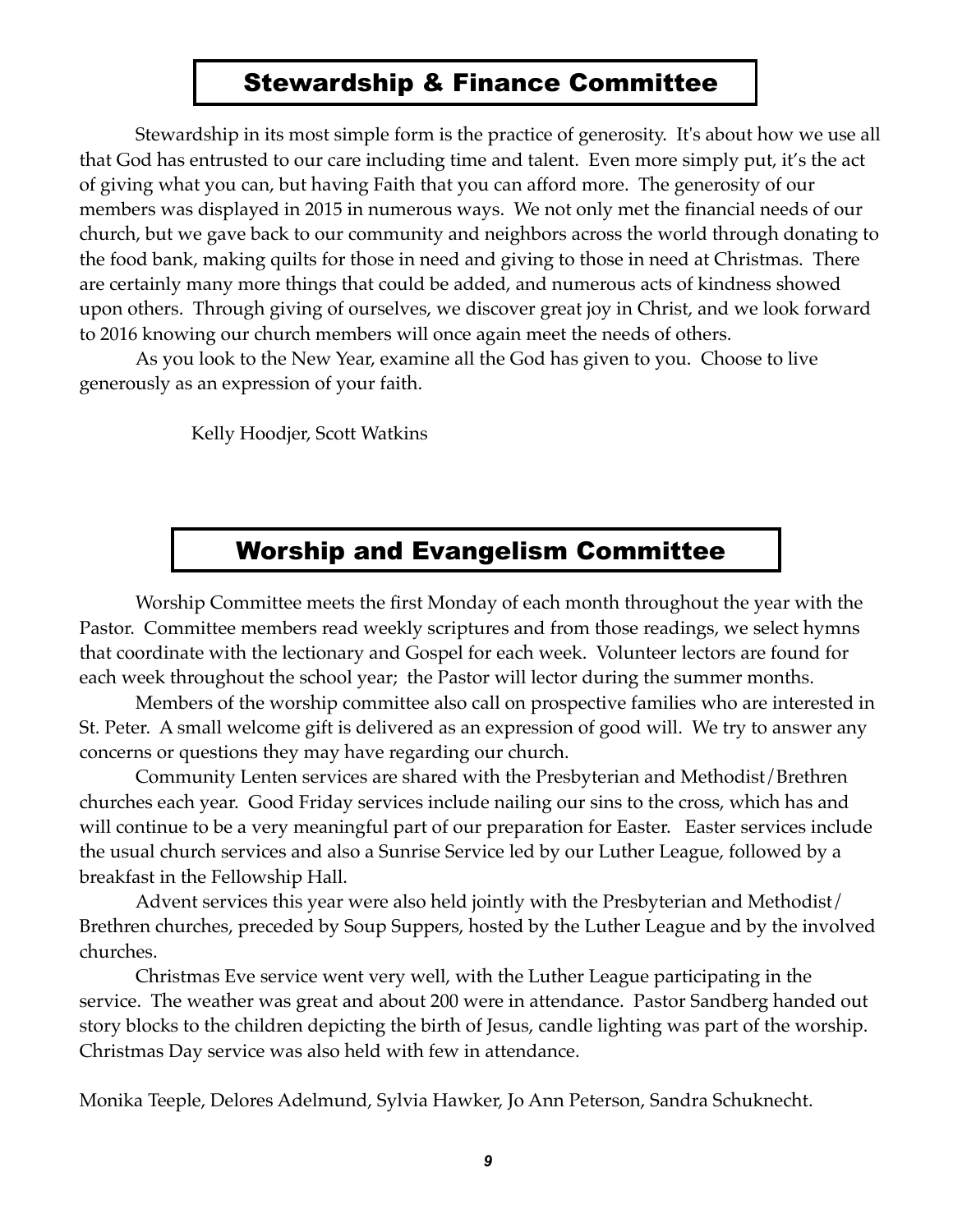#### Greene Parish Health Council

2015 was the 15<sup>th</sup> year for Parish Nursing involvement in Butler County and the 13<sup>th</sup> year for Greene Health Council—I am proud of all involved—especially Council members, also volunteers, contributors, churches, and supporters who have made this program an important part of our community life. The Food Bank continues to serve those in the Greene area with a monthly distribution of food, Christmas gifts for the children, and donated quilts—support comes from many organizations with gifts of food and money. A Caregiver Support Group is available. Make a Difference Day is held each October—a community-wide service project that provides service to about 40 individuals with the help of 70 plus volunteers. Blood Pressure screenings are a monthly event at the churches. We are thankful for the monetary support from St. Peter, St. Mary, WELCA, Thrivent, Presbytery, Kyle Fund, those who support our Pie by the Slice fundraisers, and individual donations. Without many individuals interested in our program, we would not be able to serve---thanks to each one of you for your involvement, whether it is donating money, volunteering time, or praying for our program. God Bless each of you in this New Year.

Individual statistics:

 Visits (church, home, hospital, etc.) - 207 Phone calls - 211 Referrals - 19 Blood pressure screenings - 24 (147 individuals screened) Food Bank hours - approximately 3 hours each month Hours worked - 207

Jo Ann Peterson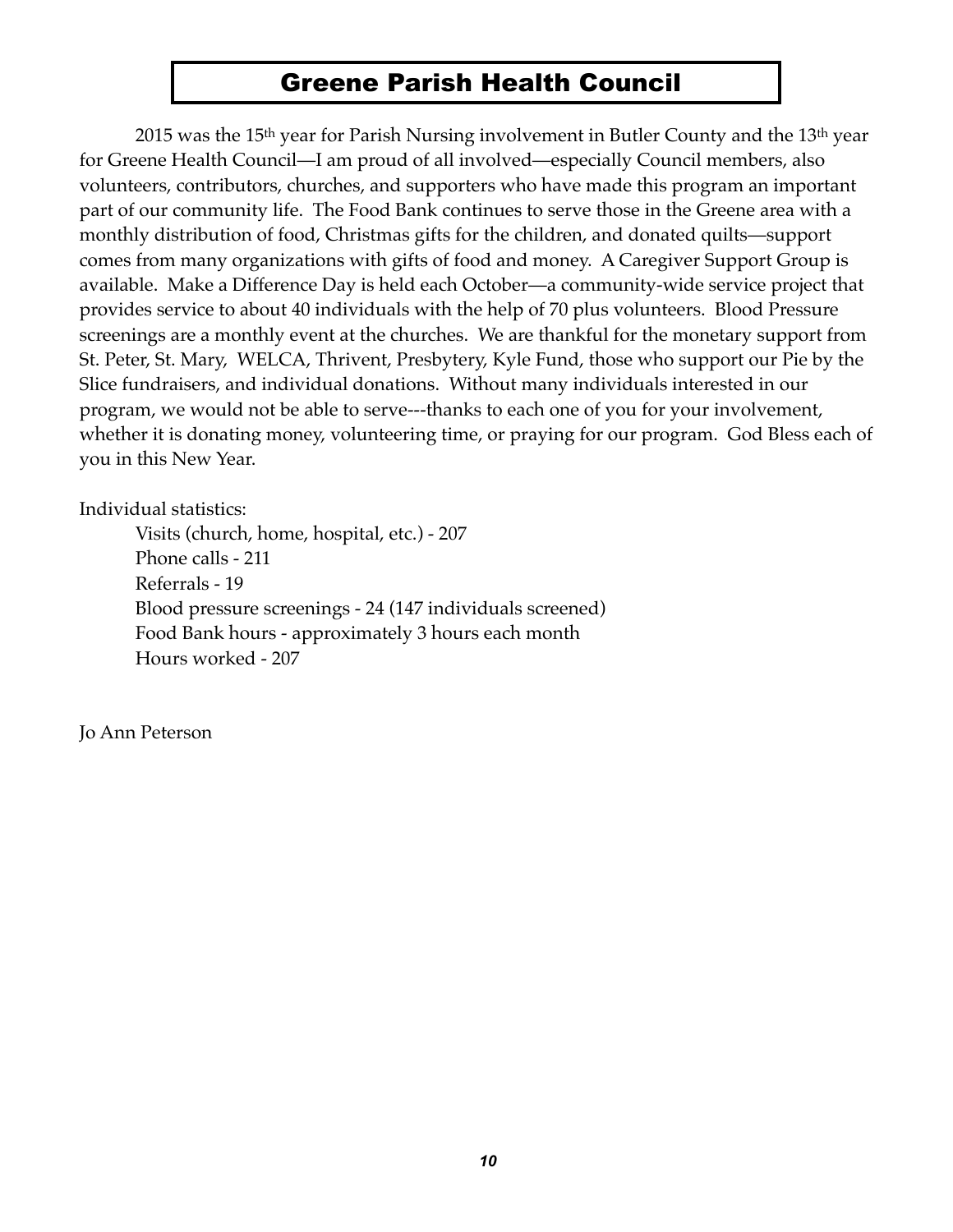#### **Annual Congregational Meeting - January 25, 2015 St. Peter Lutheran Church, Greene, IA**

The annual congregational meeting of St. Peter Lutheran church was held in the Fellowship Hall on Sunday, January 25, 2015 at 10:00 a.m. with 36 voting members present.

Council President Gary Schmidt called the meeting to order. The 10:10 a.m. worship served as devotions for this meeting.

Gary presented the following names for church council . Each will serve a three-year term. Gary Schmidt, Eldie Peterson, Carrie Eiklenberg, and Scott Watkins. No other nominations came from the floor.

*Jeff Dralle moved to have nominations cease. John Backer seconded the motion. Motion carried. John Backer made a motion to cast an unanimous vote accepting all four candidates presented. Don Bliss seconded. Motion carried.*

Two questions were raised about the Proposed Budget:

1. Revising the Synod giving budget goal. Gary said this can be discussed.

2. Involving other churches in Stephen's Ministry since in will be long-term. Gary and others in congregation agreed this is a good idea and we should discuss further when the time comes.

Pastor thanked the congregation for the upkeep on the parsonage. He also thanked Gary for all his work as president of the council.

I*n regards to the Proposed Budget, Jeff Dralle mad a motion to accept, Don Bliss seconded. Motion carried.*

The following reports were offered with no discussion: Secretary's Report, Pastor Hatcher's Report, President's Report, Treasurer's Report, Committee Reports, and Organizational Reports. *Gail Schafer made a motion to accept the reports, seconded by Monika Teeple. Motion carried.*

*Motion to adjourn by Fred Hawker, seconded by Erin Mulder. Motion carried. Pastor closed the meeting at 10:30 a.m. with the Lord's Prayer.*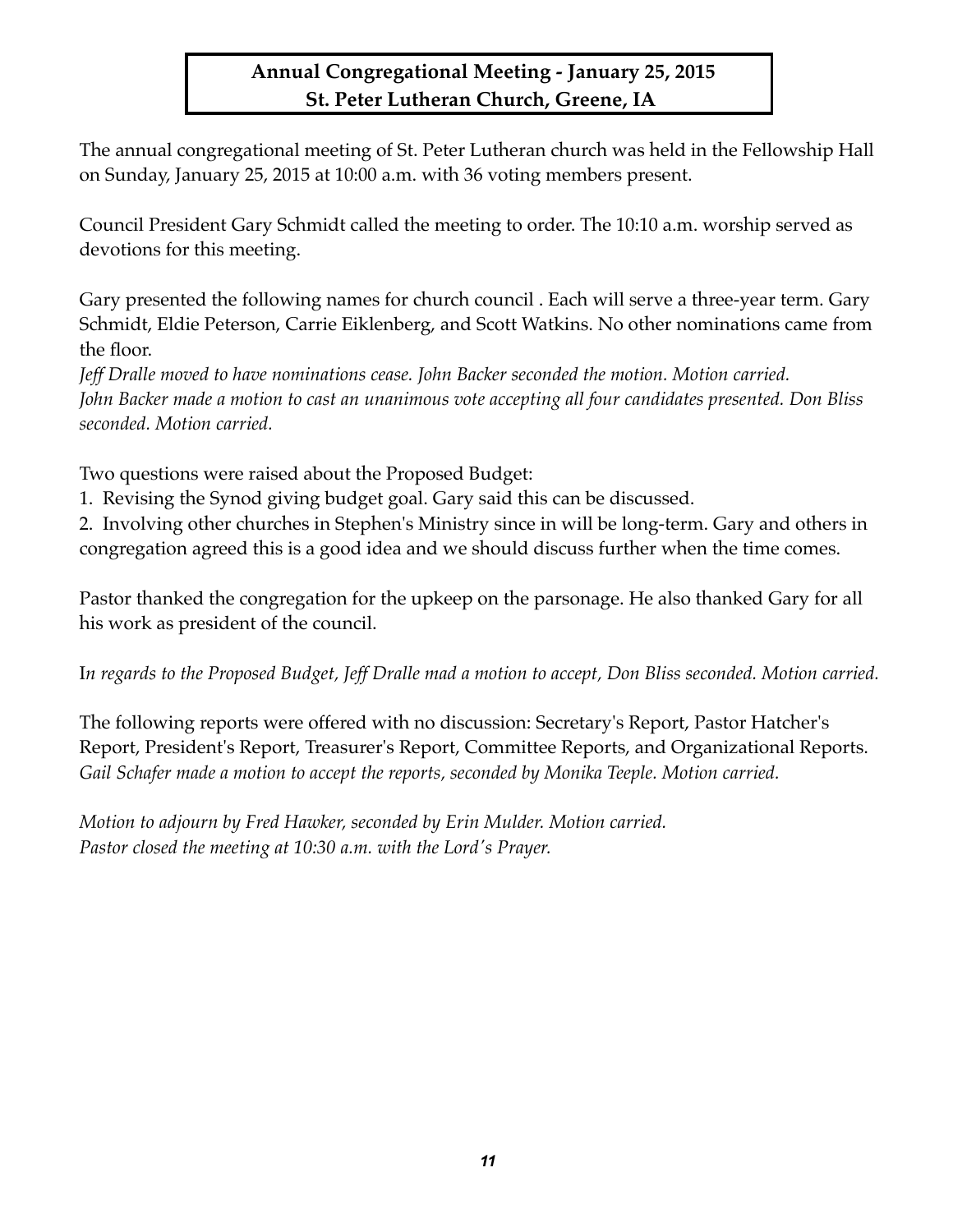| <b>St. Peter Lutheran Church</b>                                             |
|------------------------------------------------------------------------------|
| Monthly Fund and Bank Account Balance Report                                 |
| $\mathbf{D} = \mathbf{1} \cdot \mathbf{A} \cdot \mathbf{A} \cdot \mathbf{A}$ |

|                             |                            |                                      |                  | December 31, 2015       |                           |            |                |
|-----------------------------|----------------------------|--------------------------------------|------------------|-------------------------|---------------------------|------------|----------------|
|                             |                            |                                      | 12/1/2015        |                         |                           |            | 12/31/2015     |
|                             |                            |                                      | <b>Beginning</b> |                         |                           |            | <b>Ending</b>  |
|                             |                            |                                      | <b>Balance</b>   | <b>Receipts</b>         | <b>Disbursements</b>      |            | <b>Balance</b> |
| <b>Current Fund Balance</b> |                            |                                      | \$21,880.08      | \$18,805.71             | $-$15,149.69$             |            | \$25,564.82    |
|                             |                            | Employee Withholding & Payroll Taxes |                  | $-5487.20$              |                           | \$515.92   |                |
| <b>Other Fund Balances</b>  |                            |                                      |                  |                         |                           |            |                |
|                             | Elevator                   |                                      | \$3,000.00       | \$0.00                  |                           | \$0.00     | \$3,000.00     |
|                             |                            | <b>Benevolence and Mission</b>       | \$0.00           | \$2,323.05              | $-52,323.05$              |            | \$0.00         |
|                             | <b>Building and Repair</b> |                                      | \$3,342.87       | \$20.00                 | $-$1,579.35$              |            | \$1,783.52     |
|                             | <b>Basement Windows</b>    |                                      | \$956.53         | \$0.00                  |                           | \$0.00     | \$956.53       |
|                             | Fellowship                 |                                      | \$2,261.37       | \$59.86                 |                           | $-55.30$   | \$2,315.93     |
|                             | <b>Thrivent Choice</b>     |                                      | \$617.00         | \$243.00                |                           | \$0.00     | \$860.00       |
|                             | Restoration                |                                      | \$31,591.30      | \$340.00                |                           | \$0.00     | \$31,931.30    |
|                             | <b>Missionary Support</b>  |                                      | \$0.00           | \$390.63                |                           | $-5390.63$ | \$0.00         |
|                             | <b>Electronic Sign</b>     |                                      | \$4,000.00       | \$0.00                  |                           | \$0.00     | \$4,000.00     |
|                             | Riverside Bible Camp       |                                      | \$1,401.46       | \$170.62                |                           | \$0.00     | \$1,572.08     |
|                             |                            |                                      | \$47,170.53      | \$3,547.16              | $-54,298.33$              |            | \$46,419.36    |
| <b>Bank Balance</b>         |                            |                                      |                  | <b>Transfer from MM</b> | <b>Transfered to MMDA</b> |            |                |
|                             | Checking                   |                                      | \$17,816.96      | \$0.00                  |                           | \$0.00     | \$20,739.28    |
|                             |                            |                                      |                  | Trans from Ckg + Int    | Transfer to Ckg           |            |                |
|                             | <b>Money Market</b>        |                                      | \$66,233.65      | \$11.25                 |                           | \$0.00     | \$66,244.90    |
|                             |                            |                                      |                  |                         | <b>TOTAL BANK</b>         |            | \$86,984.18    |
| Goyer Scholarship           |                            |                                      | \$2,220.06       | \$27.61                 |                           | \$0.00     | \$2,247.67     |
| McCosh - Gift of Love       |                            |                                      | \$1,556.31       | \$5.31                  |                           | \$0.00     | \$1,561.62     |

#### **St. Peter Lutheran Church Asset Account Balances December 31, 2015**

| <b>Account</b>      |                             |                   |
|---------------------|-----------------------------|-------------------|
| <b>Number</b>       | <b>Account Name</b>         | <b>Book Value</b> |
| Cash                |                             |                   |
| 101100              | Checking - St Peter 108     | 20,739.28         |
| 101300              | Gover CD 695                | 20,000.00         |
| 101200              | Goyer Money Mkt 442         | 2,247.67          |
| 101400              | McCosh (Gift of Love) 920   | 1,561.62          |
| 101500              | Money Market - St Peter 112 | 66,244.90         |
|                     | <b>Cash Totals</b>          | \$110,793.47      |
| <b>Other Assets</b> |                             |                   |
| 193000              | G. Hildebrand Annuity       | 119,373.62        |
|                     | <b>Other Assets Totals</b>  | \$119,373.62      |
|                     | <b>Report Totals</b>        | \$230,167.09      |

Gale Brinkman, Treasurer

Report Options

#### **AUDIT STATEMENT:**

The audit for the 2015 calendar year was completed in accordance with the Audit Guidelines for St. Peter Lutheran Church. The Audit Committee found the disbursement ledger and corresponding receipts very orderly and in compliance with the accounting principals. (Dated January 22, 2016)

Audit Committee: LeAnn McRoberts, Jean Ann Wedeking, Leah Reser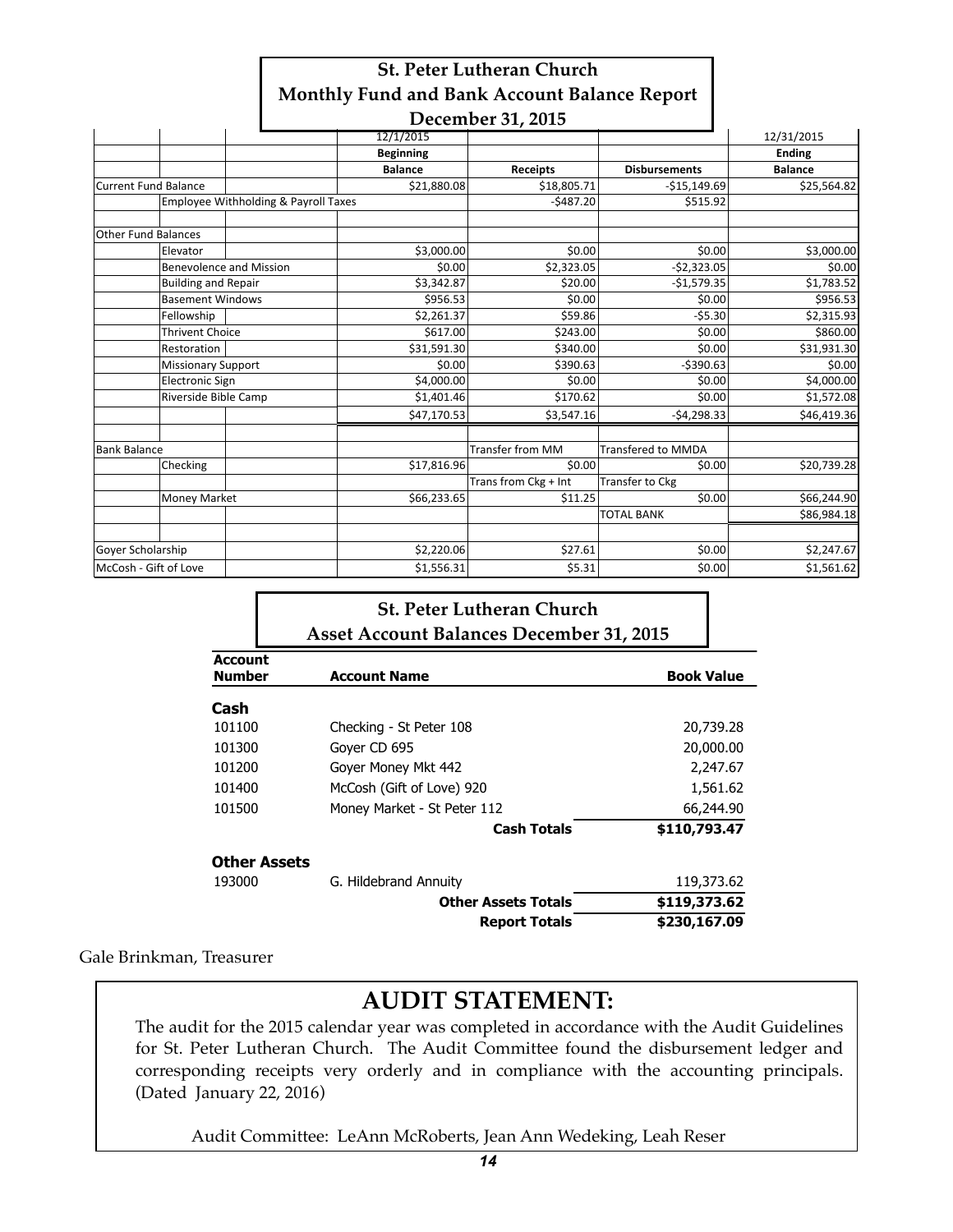#### Luther League

We began 2015 with eight members, 3 returning upperclassmen and 5 new freshmen. Keith and Michelle Hyman remained the sponsors from the fall of 2014.

We started the year by taking the Christmas tree and decorations down from the sanctuary. Other than that, January proved to be an uneventful period for us. We did have one fun outing to a Waterloo Black Hawks hockey game, but other than that, the following months were focused on raising money for the upcoming Habitat for Humanity trip for the summer. We hosted soup suppers during Lent, spent an afternoon 'spring' cleaning the church, worked the River Days pop stand and performed clean-up detail.

In July, the league departed from Greene and headed to Charleston, SC for the Habitat for Humanity trip to help those less fortunate. They spent a week there and visited some sites on the way down and back. This was the finale to the summer before starting the new school year.

In September, we started the new year with more members. We lost one upon graduation and another chose not to re-join, but we gained 5 freshman and 2 upperclassmen to bring our number of members to 13, up from 8! We started off by helping serve at Country Time. We also walked our adopted portion of highway 14 to clean the ditches and followed that with bowling and pizza at the bowling alley. Keith remained as primary Luther League sponsor, but enlisted the help of Maria Mathers and Jeff Stirling as co-sponsors.

With the beautiful weather that October brought, we worked with other organizations during 'Make A Difference' day to rake leaves of those that requested this service. For a fall fun activity, we elected to go to a Wartburg football game and enjoy a afternoon lunch at the Pizza Ranch.

While all the leaves hadn't fallen off the trees completely in October, we elected to rake more leaves on a Sunday after church in November. Three girls from our league attended the 'Sounds Like Love' program that is hosted by a large church in St. Paul. They enjoyed being a part of the event as much as those viewing the concert at the close of the weekend. We finished November by decorating the sanctuary with Christmas decor.

In December, we were asked to host a soup supper for the season of Advent. The group was eager to assist and the parents of the kids joined up to pull off this task under short notice. We also prepared 16 trays of fruit, cookies, bars, and tea/cocoa for the shut-in church members and delivered them. Then, we hosted the Christmas Eve candlelight church service. The kids served as ushers and lectors and assisted in the passing of the Light.

Continuing into 2016, the Luther Leaguers continue to work and maintain the can depository in the recycling area. This continues to benefit the group and the community alike. We would like to thank the congregation for their support and ask that you continue to pray for us as we are looking forward to an active 2016!

Keith Hyman Luther League Sponsor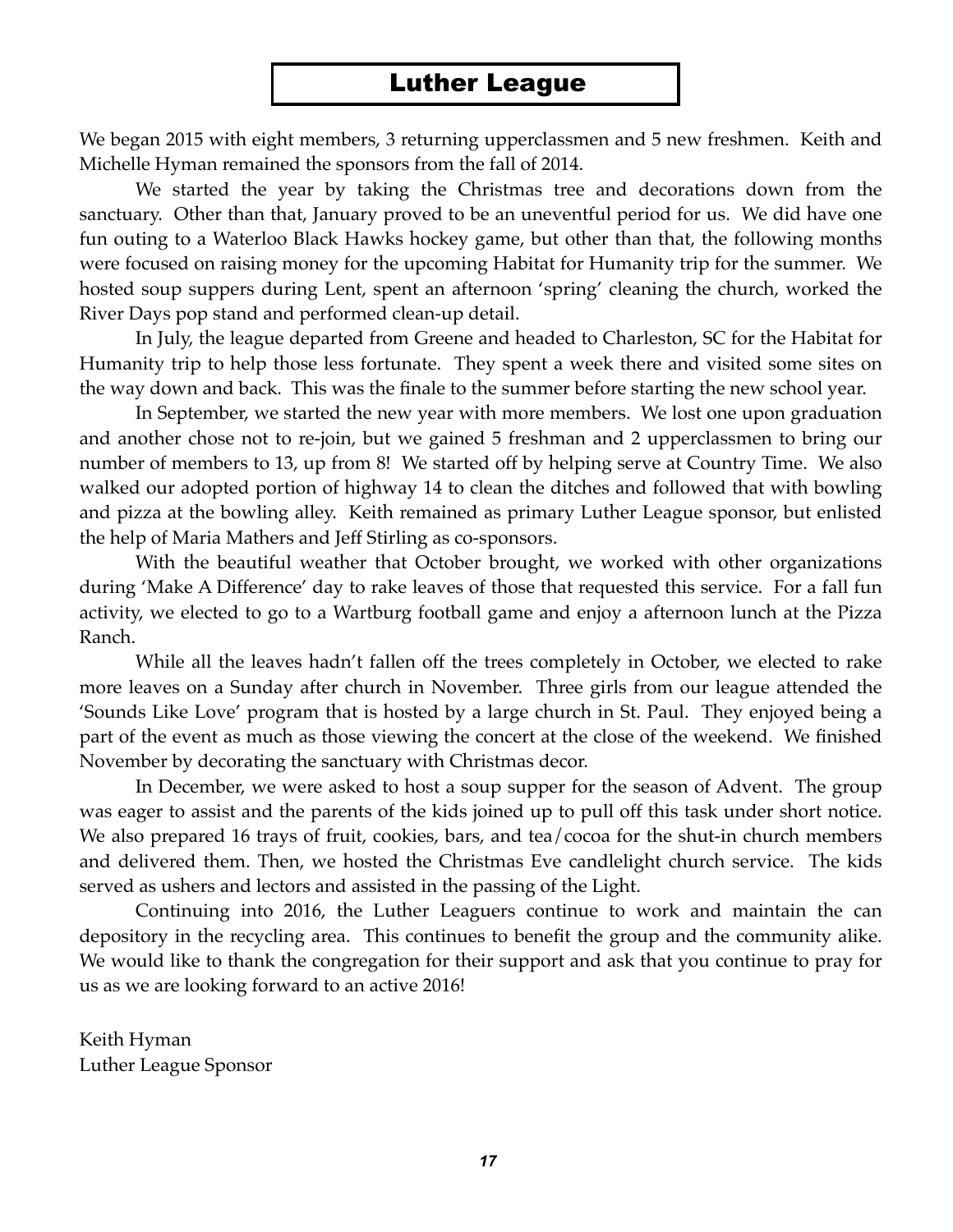# **Luther League Treasurer's Report**

| <b>LUTHER LEAGUE SAVINGS</b> | <b>LUTHER LEAGUE SAVINGS</b>          |            | <b>LUTHER LEAGUE CHECKING</b><br>\$3,341.93 | <b>LUTHER LEAGUE CHECKING</b><br>Beginning Balance: |            | \$1,882.11 |
|------------------------------|---------------------------------------|------------|---------------------------------------------|-----------------------------------------------------|------------|------------|
| Beginning Balance:           | Beginning Balance:<br>Ending Balance: | \$3,341.93 | Beginning Balance:<br>\$2,648.55            | Ending Balance:                                     | \$1,882.11 | \$2,929.64 |
| <b>Ending Balance:</b>       |                                       | \$2,648.55 | <b>Ending Balance:</b>                      |                                                     | \$2,929.64 |            |
|                              |                                       |            |                                             | Expenses:                                           |            | \$1,256.93 |
|                              |                                       |            | Expenses:                                   | Deposits:                                           | \$1,256.93 | \$2,304.46 |
|                              |                                       |            | Deposits:                                   |                                                     | \$2,304.46 |            |

|                              | Expenses:                                                       |            |
|------------------------------|-----------------------------------------------------------------|------------|
| Expenses:                    | Keith Hyman - Reimbursement - Ice cream snack in lieu of dining | \$4.16     |
| Keith Hyman - Reimburs       | Keith Hyman - Reimbursement [Hockey Tickets]                    | \$175.00   |
|                              | Greene Recorder - Soup Supper Ads                               | \$25.00    |
| Keith Hyman - Reimburs       | T & M Foods - Soup Suppers                                      | \$34.22    |
| Greene Recorder - Soup       | Greene Recorder - Soup Supper Ads                               | \$22.70    |
| T & M Foods - Soup Sup       | T & M Foods - Soup Suppers                                      | \$58.08    |
| Greene Recorder - Soup       | Keith Hyman - Reimbursement [Grad Gifts, Gift Bags]             | \$74.79    |
| T & M Foods - Soup Sup       | Pastor Gary Hatcher - Reimbursement for WW Rafting              | \$360.00   |
| Keith Hyman - Reimburs       | Smith's Etc.                                                    | \$10.58    |
| Pastor Gary Hatcher - Re     | Freeze Frame Bowling (pizza, pop & bowling)                     | \$99.65    |
| Smith's Etc.                 | Wartburg College - FB tickets                                   | \$30.00    |
| Freeze Frame Bowling (p      | Pizza Ranch (pizza - Wartberg Football game trip)               | \$92.79    |
| Wartburg College - FB tic    | Jeff Stirling - Soup Supper Reimbursement                       | \$269.96   |
| Pizza Ranch (pizza - War     |                                                                 |            |
| Jeff Stirling - Soup Suppe   |                                                                 |            |
|                              | <b>TOTAL EXPENSES:</b>                                          | \$1,256.93 |
|                              |                                                                 |            |
|                              | <b>DEPOSITS:</b>                                                |            |
| <b>TOTAL EXPENSES:</b>       | Reimb. for hockey tickets                                       | \$14.00    |
|                              | Jr High                                                         | \$91.00    |
| <b>DEPOSITS:</b>             | Reimb for ww rafting                                            | \$360.00   |
| Reimb. for hockey tickets    | Cans                                                            | \$154.95   |
|                              | Can - River Days                                                | \$404.60   |
| Jr High                      | Cans                                                            | \$148.55   |
| Reimb for ww rafting         | Cans                                                            | \$118.30   |
| Cans                         | Soup Supper                                                     | \$338.00   |
| Can - River Days             | <b>Christmas Eve Service</b>                                    | \$458.60   |
| Cans                         | Reimb                                                           | \$216.46   |
| Cans                         |                                                                 |            |
| Soup Supper                  |                                                                 |            |
| <b>Christmas Eve Service</b> |                                                                 |            |
| Reimb                        | <b>TOTAL DEPOSITS:</b>                                          | \$2,304.46 |
|                              | 18                                                              |            |

#### **EXPENSE/DEPOSIT REPORT**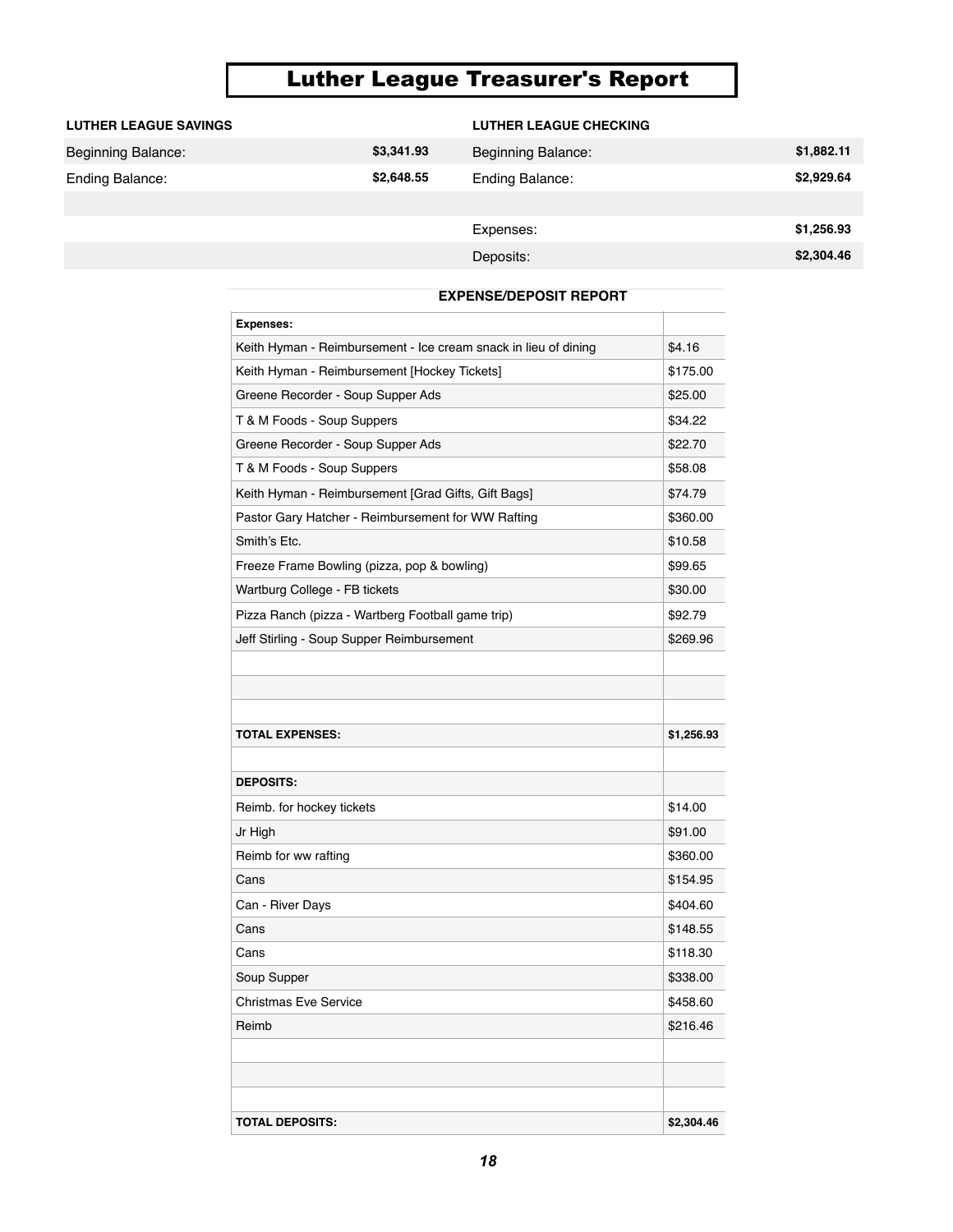#### Luther League Trip 2015

The Luther League trip group left for South Carolina on Thursday, July 23rd. They went white water rafting in Tennessee on Saturday, July 25th. The group arrived in South Carolina Sunday, July 26th. On Monday, July 27th to Friday, July 31st , they worked for Habitat for Humanity around Georgetown, SC. On Saturday, August 1st, they began their trip back home and arrived in Greene on Sunday, August 2nd. Those going were Ramsey Kock, Jocelyn Lewis, Morgan Arjes, Dylan Clipperton, Jared Feldman, Kaylie Fox, and Issac Trees. The chaperones were Russell & Robin Kock and Jeff Lewis.

#### Luther League Trip Treasurer's Report

|                              |          | <b>Trip Account</b>           |            |  |
|------------------------------|----------|-------------------------------|------------|--|
| <b>LUTHER LEAGUE SAVINGS</b> |          | <b>LUTHER LEAGUE CHECKING</b> |            |  |
| Beginning Balance:           | \$134.34 | <b>Beginning Balance:</b>     | \$6,039.23 |  |
| Ending Balance:              | \$150.60 | Ending Balance:               | \$2,340.22 |  |
|                              |          |                               |            |  |
|                              |          | Expenses:                     | \$8,794.05 |  |
|                              |          | Deposits:                     | \$9,340.31 |  |
|                              |          |                               |            |  |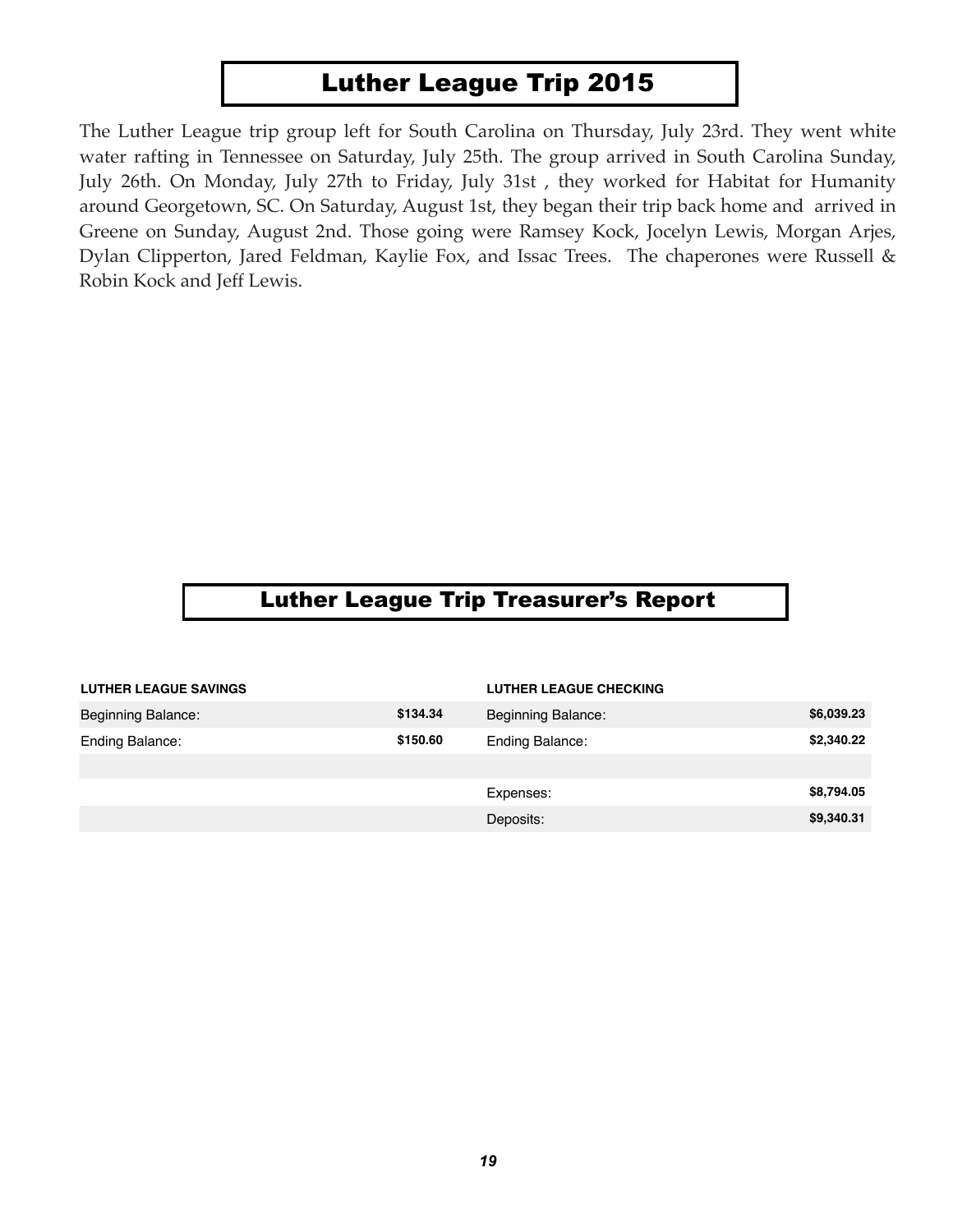#### **Junior High Ministry**

The St. Peter Lutheran Junior High Ministry works in conjunction with Confirmation in showing the seventh and eighth graders how to apply their Christian Faith in serving and helping others, both in our local community and in our world. The service projects involved continuing what was started in 2013, the tying and wrapping of baby blankets for the St. Peter Cuddle Club. These are presented to every baptized baby in our church during the Baptism service. The Confirmation students get to see the fruits of their labor go to a newly baptized baby and his or her family.

In March, the Jr. High youth had planned to attend "Kids Against Hunger" (a food packaging service for the needy) in Grundy Center, but inclement weather prevented them doing so. Also in March, the Junior High Ministry students, along with parent chaperones, went to a Waterloo Blackhawks' hockey game.

In June, seven youth were confirmed by Pastor Gary Hatcher before he left Greene. Each confirmand received a flower and a bag of goodies (paid for by the Jr. High Ministry) to commemorate the event.

In the September, the Junior High Ministry helped with the serving of Country Time.

In October, they sponsored a "Welcome to Junior High Ministry/Congratulations to the Confirmands" party. Confirmation students, along with parent chaperones, traveled to New Hampton to the Crystal Bowl Roller Rink for a pizza and skating party.

In November, the Jr. High youth held a fundraiser, through BEC out of Clear Lake, selling Gingerbread and Christmas Cutout cookies, puffins and pizza puffins. This was the current sponsor's first experience with a junior high fundraiser, so there is a bit of a learning curve. 103 items were sold and profit was only about \$500. Participation was not at 100%, so there will need to be changes before the next fundraiser.

In December, the youth put up and decorated a Christmas tree (donated in memory of Sandra Schuknecht's mother) in the Fellowship Hall. Some of the students helped with the younger classes at the Christmas program and acted as ushers handing out programs.

Sarah E. Hawker, Junior High Ministry Sponsor (January 1 - December 31, 2015)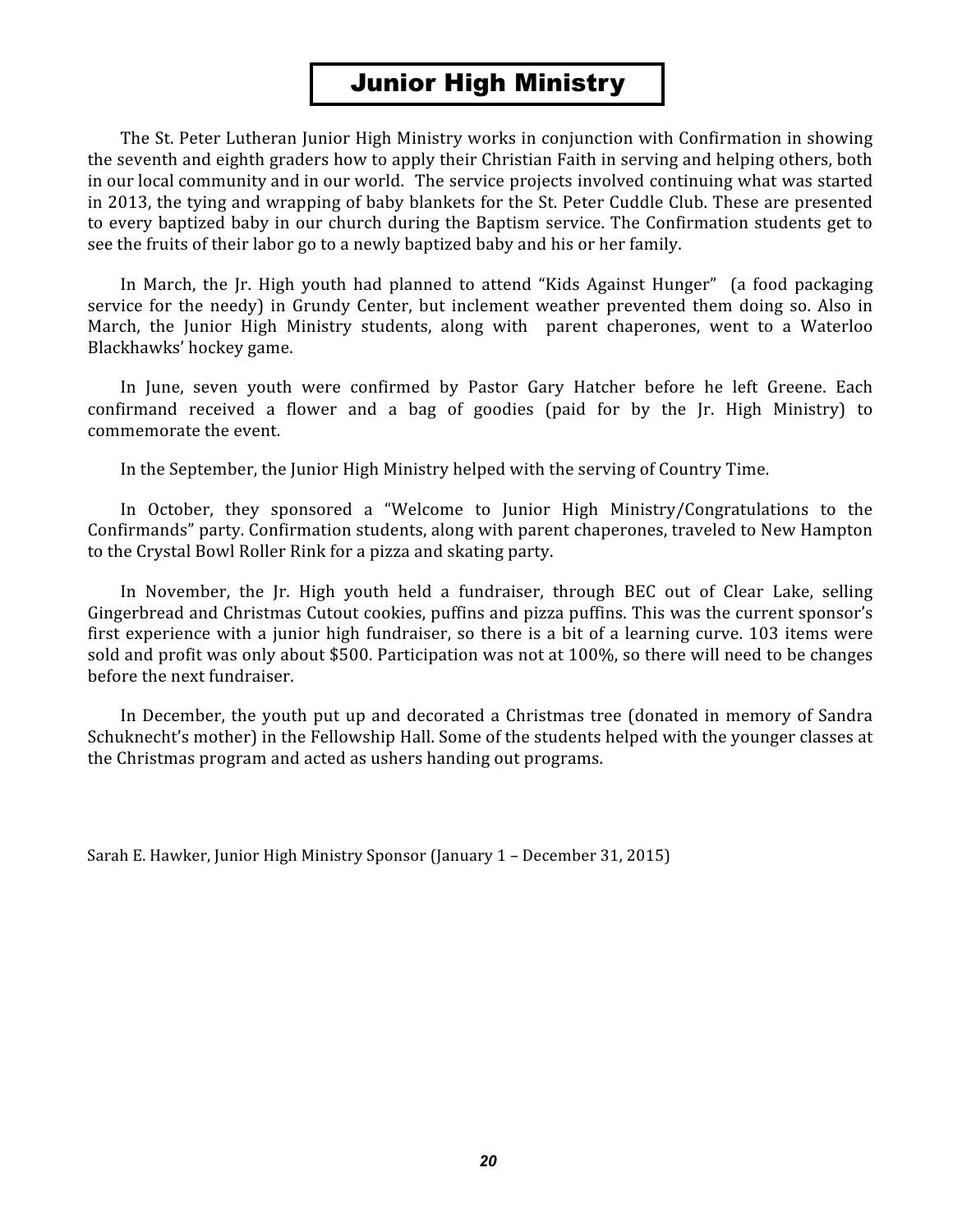# Junior High Ministry Treasurer's Report

| <b>BALANCE</b> (for checking account) | <b>January 1, 2015</b>    | \$963.44  |
|---------------------------------------|---------------------------|-----------|
|                                       |                           |           |
| <b>RECEIPTS:</b>                      |                           |           |
| $6/10/15$ Transfer from Savings       |                           | \$50.00   |
| $11/19/15$ Fundraiser                 |                           | \$1155.00 |
| $11/28/15$ Fundraiser                 |                           | \$179.00  |
|                                       | TOTAL RECEIPTS: \$1384.00 |           |

#### **DISBURSEMENTS:**

|          |               | TOTAL DISBURSEMENTS: \$1240.83 |          |
|----------|---------------|--------------------------------|----------|
| 11/24/15 | check $#1002$ | BEC Foods (103 items)          | \$887.00 |
| 10/11/15 | check #1001   | Crystal Bowl Roller Rink       | \$93.75  |
| 10/11/15 | check $#1000$ | Casey's (Pizza)                | \$48.14  |
| 6/26/15  | check #999    | Bouillon LF & G (flowers)      | \$10.50  |
| 6/17/15  | check #998    | Clayton's Bakery (GC)          | \$35.00  |
| 6/10/15  | check #997    | Dralle's (Gift Bags)           | \$56.98  |
| 6/10/15  | check #996    | Smith's Etc. (Gift Bags)       | \$25.46  |
| 3/15/15  | check $\#995$ | Hockey Tickets (x12)           | \$84.00  |

| 2015 Ending Balance (for checking account) | \$963.44  |
|--------------------------------------------|-----------|
| 2015 Ending Balance (for savings account)  | \$1047.94 |

Sarah E. Hawker, Junior High Ministry Treasurer (January 1 - December 31, 2015)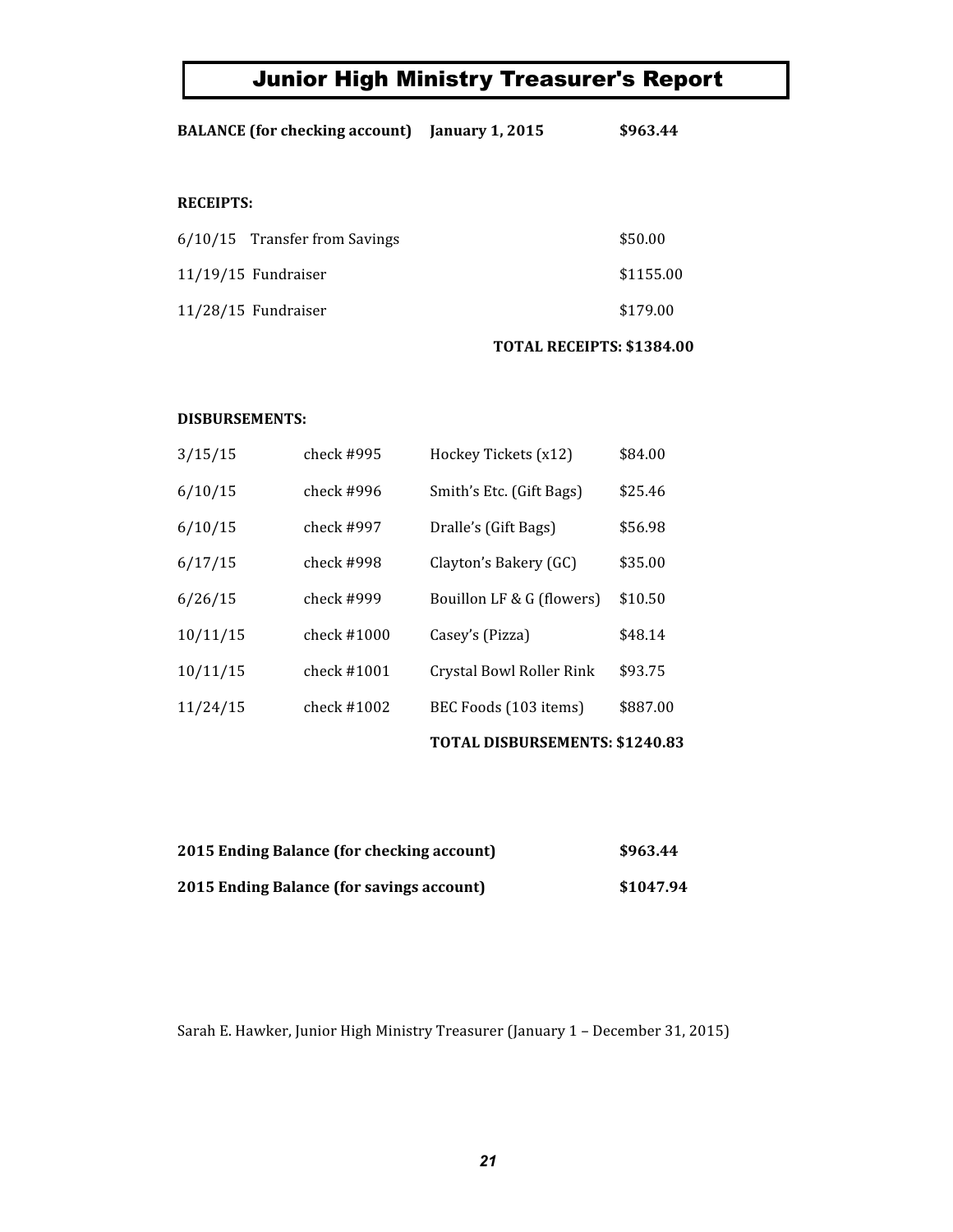#### St. Peter Lutheran Church - Memorial Fund

Ray Brinkman Memorial: \$400 Sunday school, \$100 Prayer Shawl Ministry, \$1300 Memorial Fund Galen Landers Memorial: \$1000 for WELCA Quilting, fellowship chair and undesignated Gene Steere Memorial: \$1100 for Back Entrance lighting Ron Innes Memorial: \$300 undesignated Harold Heeren Memorial: \$3000 for electronic sign Lonnie Steere Memorial: \$300 undesignated Ron Steere Memorial: \$1000 undesignated Mary Schroeder Haack Estate Memorial: \$5000 undesignated Susan Miller Memorial: \$400 Sunday school, \$500 undesignated St. Peter WELCA Memorial: \$100 undesignated Dixie Brinkman Memorial: \$100 Sunday school

Many smaller memorials were given to the Prayer Shawl fund and for undesignated memorials.

| Balance December 31, 2015           |             |
|-------------------------------------|-------------|
| <b>Memorial Checking Balance:</b>   | \$134.17    |
| <b>Money Market Saving Balance:</b> | \$26,129.05 |
| Total Memorial Acct. Balance        | \$26,263.22 |

Julie Brinkman, Memorial Fund Secretary/Treasurer

#### ALTAR GUILD

The following ladies are currently serving on Altar Guild:

Delores Adelmund Rose Adelmund Clarene Backer Mary Brinkman Jennifer Hoodjer Jeanie Krull Erin Mulder Marjorie O'Brien Donna Spratt Donna Wunsch Tanya Yerkes Kelly Zurcher

Alternates: Julie Brinkman & Robin Ralls

Holiday church displays: Donna Spratt, Kelly Zurcher

Baptismal Napkins: Marilyn Schroeder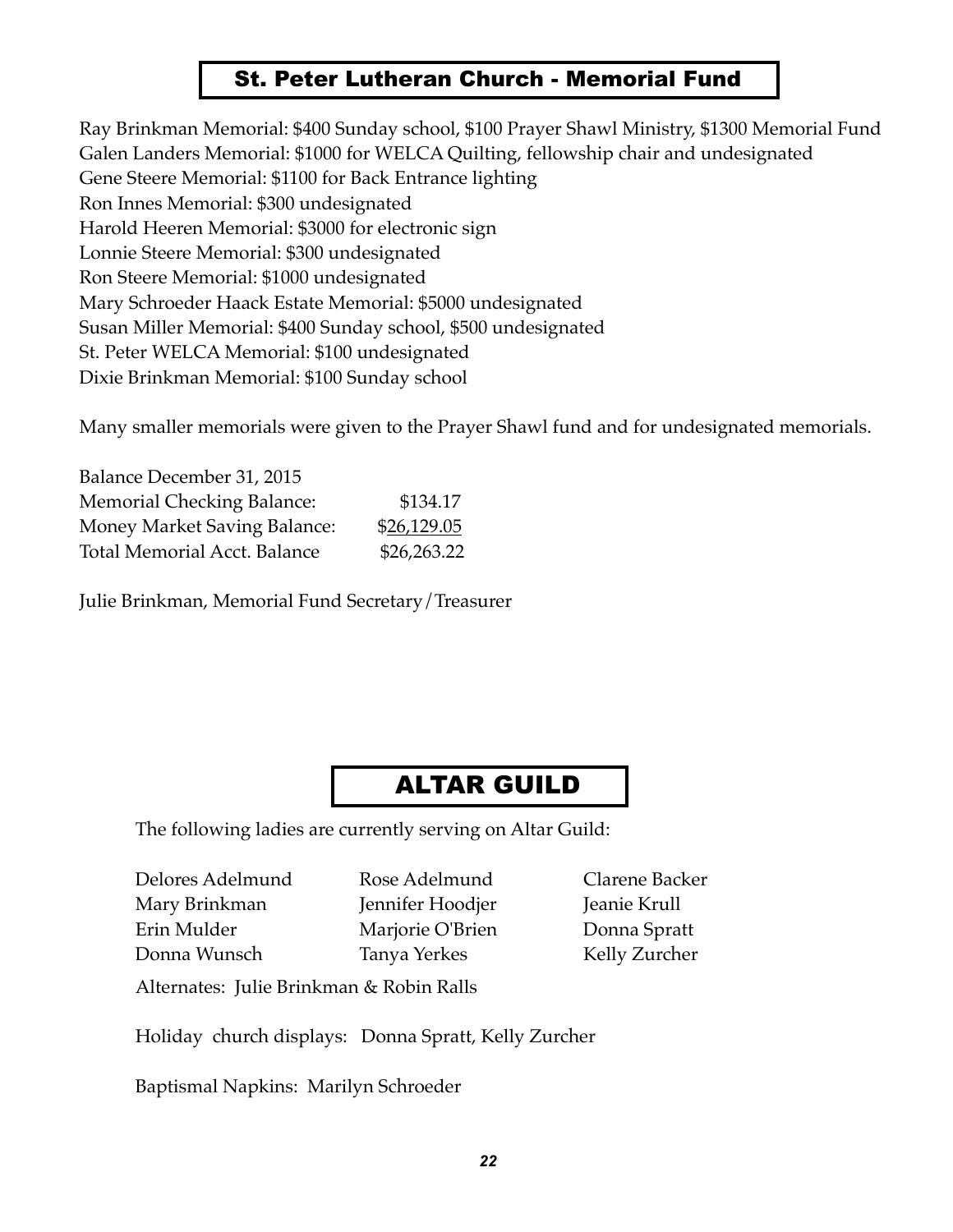# W.E.L.C.A. Report

#### (Women of the Evangelical Lutheran Church in America)

As Women of St. Peter, we come together for study, support, and fellowship. We count on support from all women of St. Peter. We grow in our faith through monthly Bible study, led by the Pastor. We affirm our gifts through quilt tying, school bags, layettes, Prayer Shawl Ministry, Cuddle Club and other mission work outside and within our community. We support Lutheran World Relief and Lutheran Social Service of Iowa, and area camps monetarily and with our quilt donations. We send care packages to those serving in the military. We remember shut-ins and those in care centers, support our missionaries, and give to children going to camps. Thank you to the congregation for the donations for the Giving Tree and Operation Christmas Child and the Sunday School for all their help donating items to fill shoe boxes for Operation Christmas Child. We sponsored a family afternoon at Wartburg College, a family Card and Game Day, community Card Party/Salad Luncheon, and the Fall Countrytime Dinner. Women of WELCA volunteer at our Senior Center Meal Program.

WELCA also supports the upkeep of our parsonage. This last year we purchased new carpeting for the livingroom and tile for the entry and dining area.

Your 2015 WELCA Board

Sue Schroeder, Sue Brinkman, Julie Brinkman, Betty Heitland, Nancy Reser, Bev Christensen, Connie Yerkes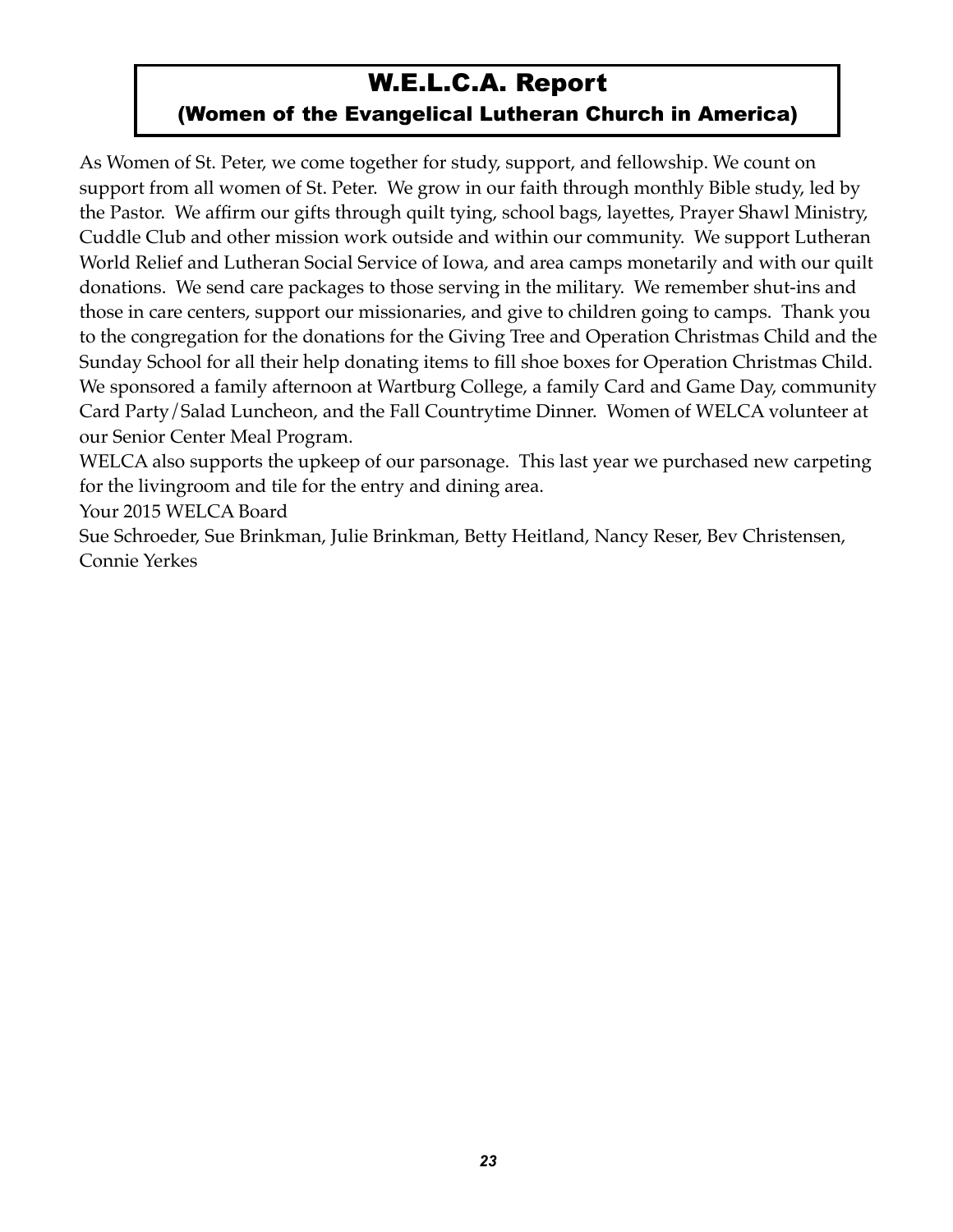# WELCA Treasurer's Report

| Receipts:                                 |          |  |
|-------------------------------------------|----------|--|
|                                           |          |  |
|                                           |          |  |
|                                           |          |  |
|                                           |          |  |
|                                           |          |  |
|                                           |          |  |
|                                           |          |  |
|                                           |          |  |
| From Prayer Shawl/Blanket Fund537.44      |          |  |
|                                           |          |  |
|                                           |          |  |
|                                           |          |  |
|                                           |          |  |
| <b>Total Receipts</b>                     | 18211.54 |  |
| Disbursements:                            |          |  |
|                                           |          |  |
|                                           |          |  |
|                                           |          |  |
|                                           |          |  |
|                                           |          |  |
|                                           |          |  |
|                                           |          |  |
|                                           |          |  |
|                                           |          |  |
|                                           |          |  |
|                                           |          |  |
|                                           |          |  |
|                                           |          |  |
|                                           |          |  |
| Wartburg College (EPIC scholarship)200.00 |          |  |
|                                           |          |  |
|                                           |          |  |
|                                           |          |  |
|                                           |          |  |
|                                           |          |  |
|                                           |          |  |
|                                           |          |  |
|                                           |          |  |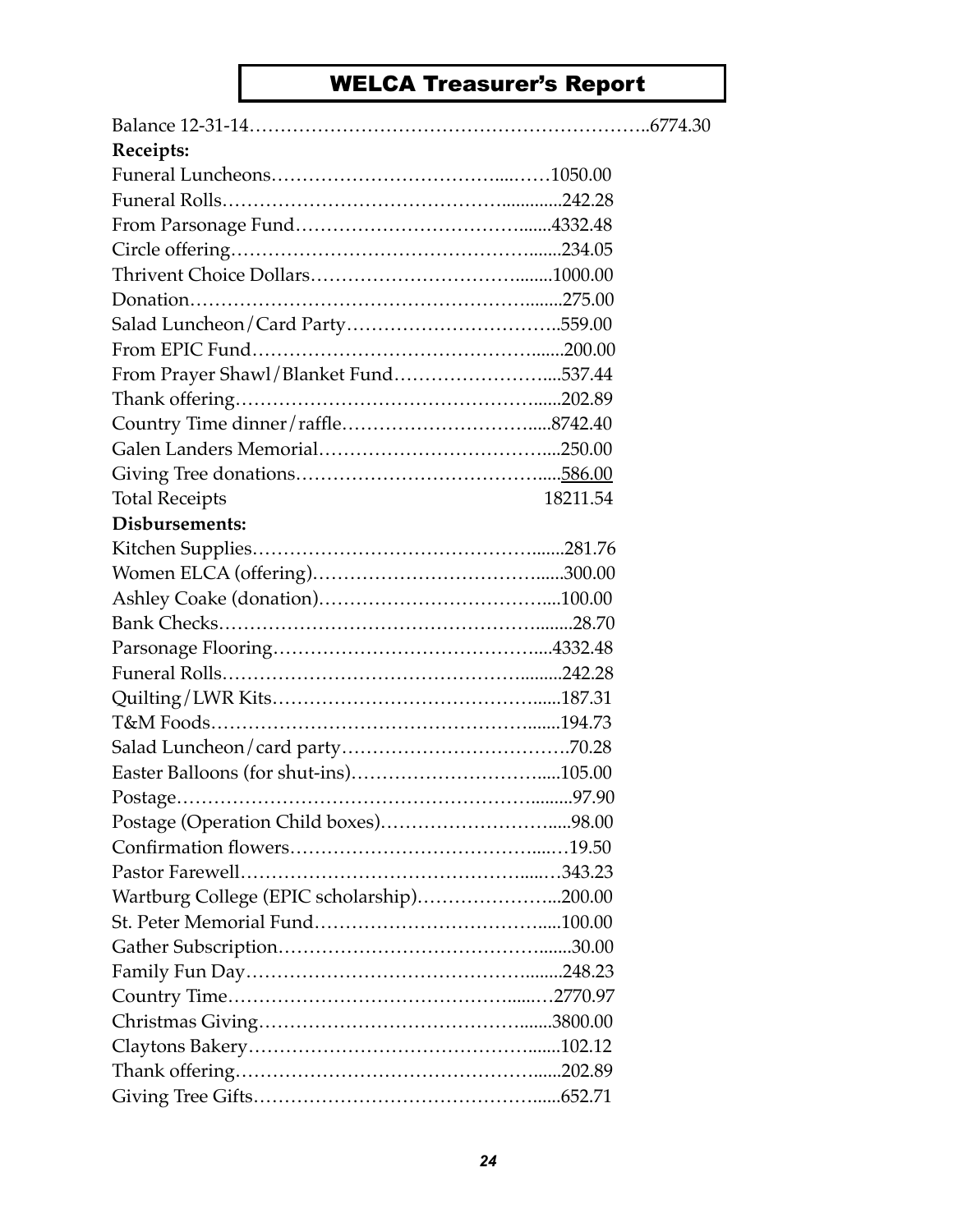| Continued on page 26                                       |          |
|------------------------------------------------------------|----------|
|                                                            |          |
|                                                            |          |
| To Parsonage Fund(proceeds from Raffle/card party).1708.72 |          |
| <b>Total Disbursements</b>                                 | 16754.25 |
|                                                            |          |

Balance 12-31-15………………………………………………………8231.59

# WELCA Prayer Shawl / Baptismal Blanket Fund

| Receipts:                  |        |
|----------------------------|--------|
|                            |        |
|                            |        |
| <b>Total Receipts</b>      | 405.00 |
| Disbursements:             |        |
| Prayers Shawl yarn332.31   |        |
|                            |        |
| <b>Total Disbursements</b> | 537.44 |
|                            |        |

# WELCA Parsonage Fund

| Receipts:                                |         |
|------------------------------------------|---------|
|                                          |         |
| From RAGBRAI Fund1000.00                 |         |
| Salad Luncheon/Card party proceeds488.72 |         |
| Country Time Raffle proceeds1220.00      |         |
| Transfer from WELCA checking1000.00      |         |
| <b>Total Receipts</b>                    | 3716.69 |
| Disbursements:                           |         |
| Parsonage Flooring4321.25                |         |
|                                          |         |
| <b>Total Disbursements</b>               | 4332.48 |
|                                          |         |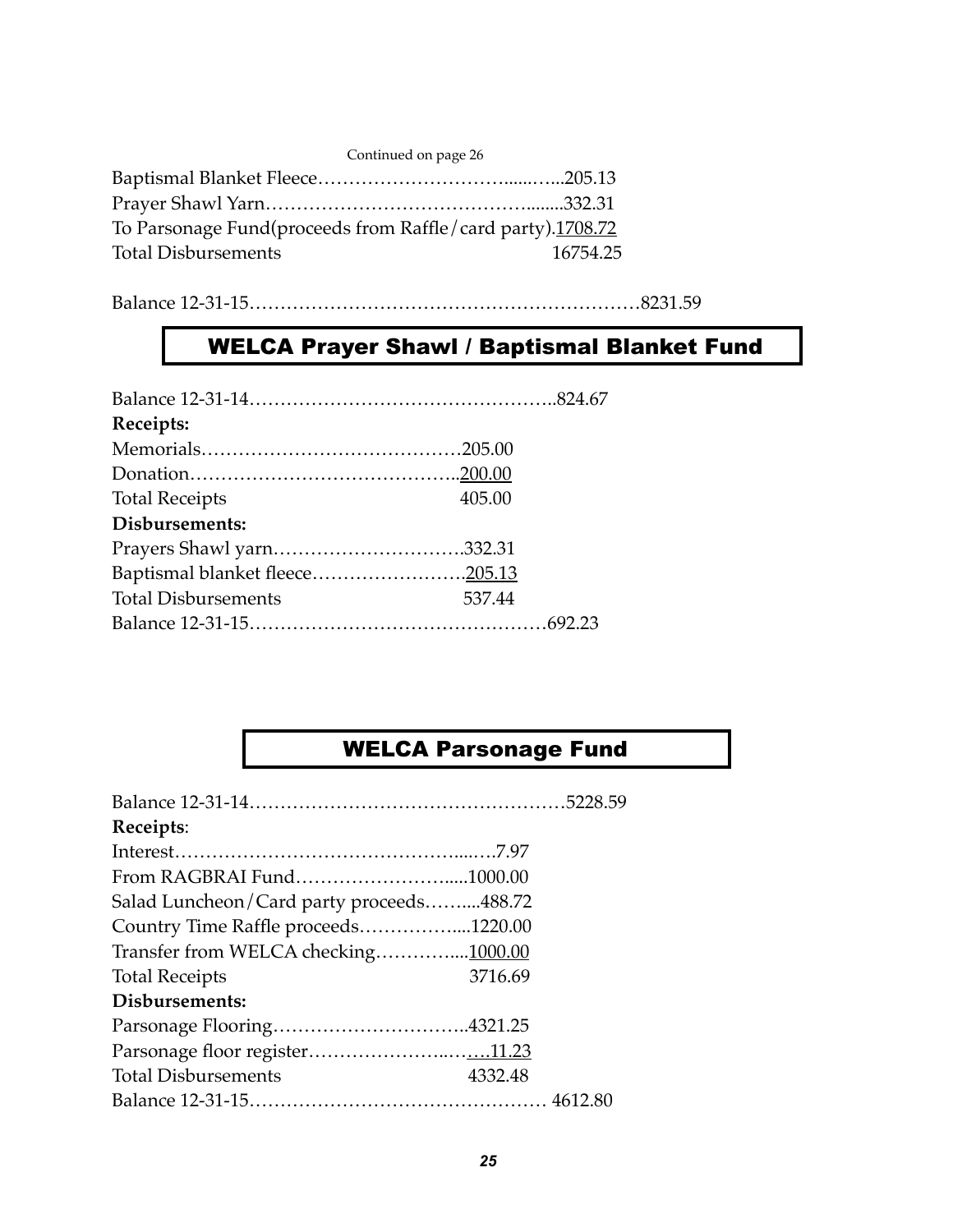#### WELCA RAGBRAI Fund

#### WELCA EPIC Fund

| Receipts:                    |        |
|------------------------------|--------|
|                              |        |
| Transfer from checking200.00 |        |
| <b>Total Receipts</b>        | 200.98 |
| Disbursements:               |        |
|                              |        |
| Total Disbursements200.00    |        |
|                              |        |

Julie Brinkman, WELCA Treasurer

# Sunday School Memorial Fund

| Checking Account                   |            |
|------------------------------------|------------|
| Balance as of December 31, 2014    | \$1668.05  |
| Deposits:                          |            |
| Memorial-Ray Brinkman              | \$400.00   |
| Memorial-Susan Miller              | \$400.00   |
| Memorial-Dixie Brinkman            | \$100.00   |
| Total Yearly Interest Earned       | \$2.18     |
| Total:                             | \$902.18   |
| Expenses:                          |            |
| <b>Transfer to General Account</b> | \$450.00   |
| Total:                             | \$450.00   |
| Balance as of December 31, 2015    | \$2,120.23 |

Susan Stirling, Sunday School Treasurer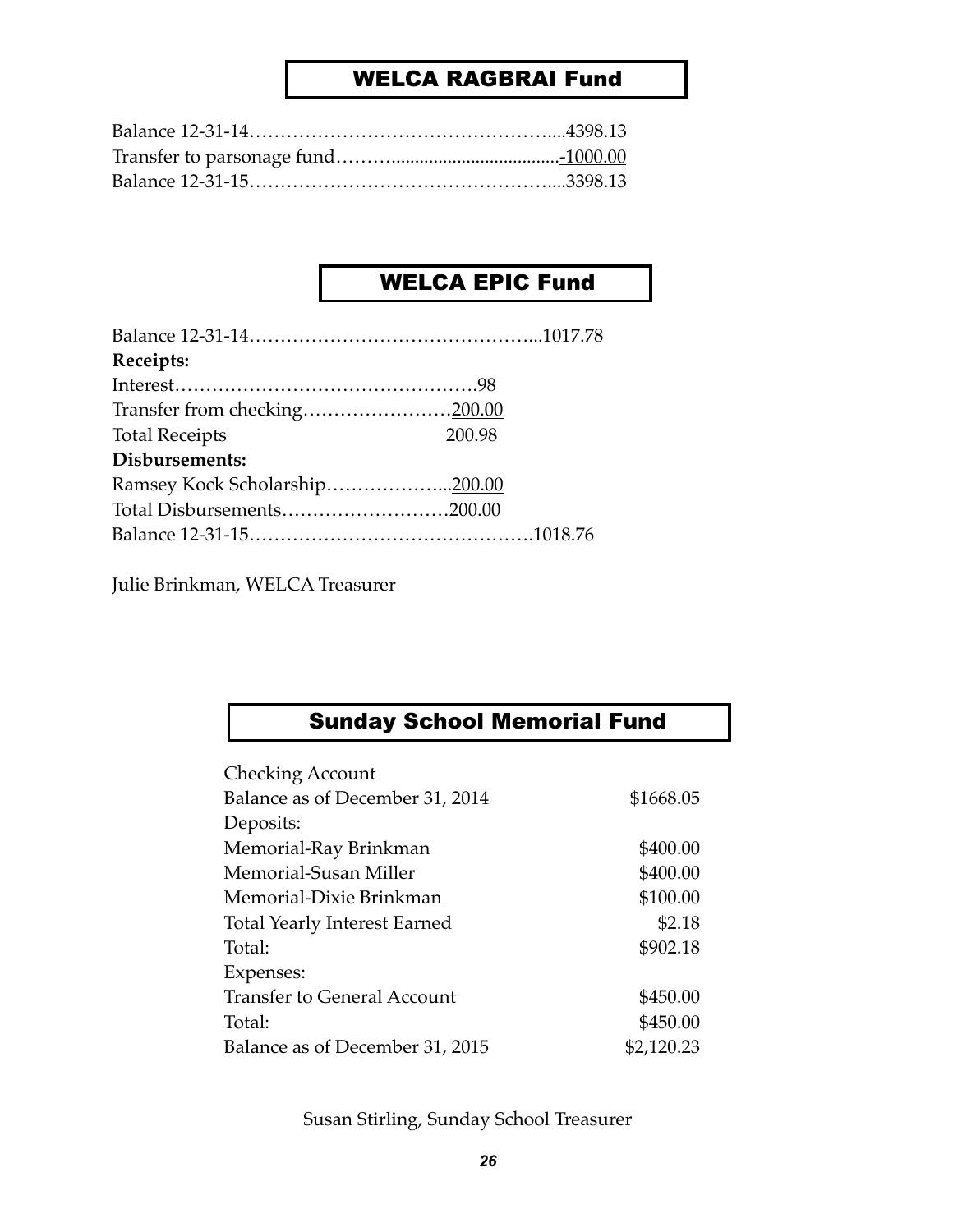# Sunday School Treasurer's Report

| <b>Checking Account</b>                            |            |
|----------------------------------------------------|------------|
| Balance Ending as of December 31, 2014             | \$1,315.85 |
| Deposits:                                          |            |
| Offering                                           | \$966.58   |
| Disbursement from St. Peter Fund                   | \$50.00    |
| Donation Tim/Kay Joebgen                           | \$600.00   |
| Disbursement from St. Peter Fund                   | \$50.00    |
| <b>Transfer from Memorial Fund</b>                 | \$450.00   |
| Disbursement from WELCA                            | \$300.00   |
| Christmas Program Offering                         | \$326.00   |
| Total:                                             | \$2742.58  |
| Expenses:                                          |            |
| Claytons Bakery (Teacher Gifts)                    | \$30.00    |
| <b>Walmart (Supplies)</b>                          | \$140.46   |
| Menards (Teacher Gifts)                            | \$237.29   |
| JoAnn Fabrics (Office Supplies)                    | \$26.73    |
| Kay Joebgen (Room Supplies)                        | \$53.77    |
| Walmart (Two TV's, supplies)                       | \$442.55   |
| Donation to Pastor Ben Hartwig Family              | \$250.00   |
| Smith Etc. (Card Stock)                            | \$5.29     |
| University Book & Supply (supplies)                | \$43.83    |
| T&M (Treats)                                       | \$30.63    |
| Dollar General (Treats)                            | \$33.28    |
| <b>Brothers Market (Treats)</b>                    | \$23.55    |
| <b>Walmart (Supplies)</b>                          | \$12.50    |
| Monty Heitland (Disposal of TV)                    | \$39.00    |
| Tanya Yerkes (Supplies)                            | \$45.27    |
| Tanya Yerkes (Supplies)                            | \$25.47    |
| Samaritan's Purse (Christmas Boxes)                | \$49.00    |
| Samaritan's Purse (Christmas Boxes)                | \$14.00    |
| Group (Curriculum)                                 | \$276.04   |
| PP Felt Enterprises (Supplies)                     | \$175.85   |
| Walmart (IPAD, supplies)                           | \$571.38   |
| Fareway (Treats)                                   | \$16.95    |
| Amazon (Curriculum)                                | \$75.99    |
| Concordia (Curriculum)                             | \$61.82    |
| Amazon (Curriculum)                                | \$103.69   |
| Christian Books (Christmas Offering Envelopes)     | \$26.96    |
| <b>Bouillon Flowers (Retiring Teacher Flowers)</b> | \$27.77    |
| Total:                                             | \$2839.07  |
| Balance as of December 31, 2015                    | \$1,219.36 |